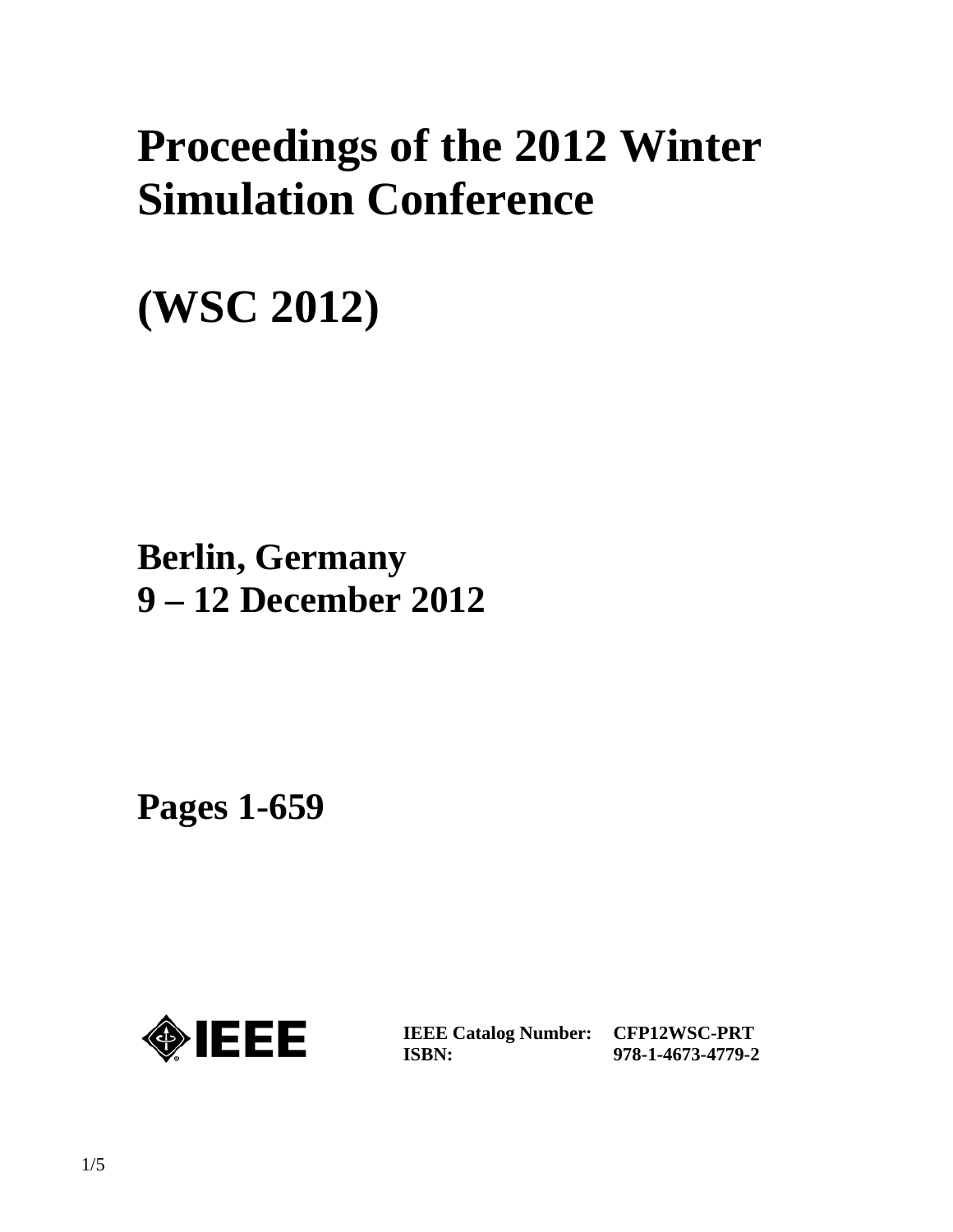# **Table of Contents**

# **Advanced Tutorial**

#### *Advanced tutorial on parallel simulation*

**Tutorial: Parallel Simulation on Supercomputers** Kalyan Perumalla

#### *Advanced tutorial on teaching simulation*

**Tutorial: Teaching an Advanced Simulation Topic** Shane Henderson, Sheldon H. Jacobson, Stewart Robinson

## *How Discrete-Event Simulation Software Works and Why It Matters*

**How Discrete-Event Simulation Software Works and Why It Matters** Thomas J. Schriber, Daniel T. Brunner, Jeffrey S. Smith

## *Tutorial: Advanced Spatial Systems with Cellular Discrete-Event Modeling and Simulation*

**Tutorial: Advanced Spatial Systems with Cellular Discrete-Event Modeling and Simulation** Gabriel Wainer

#### *Tutorial: Conceptual Simulation Modeling with Onto-UML*

**Tutorial: Conceptual Simulation Modeling with Onto-UML** Giancarlo Guizzardi, Gerd Wagner

#### *Tutorial: Input Uncertainty in Output Analysis*

**Tutorial: Input Uncertainty in Output Analysis** Russell R. Barton

#### *Tutorial: Optimization via Simulation with Bayesian Statistics and Dynamic Programming*

**Tutorial: Optimization via Simulation with Bayesian Statistics and Dynamic Programming** Peter I. Frazier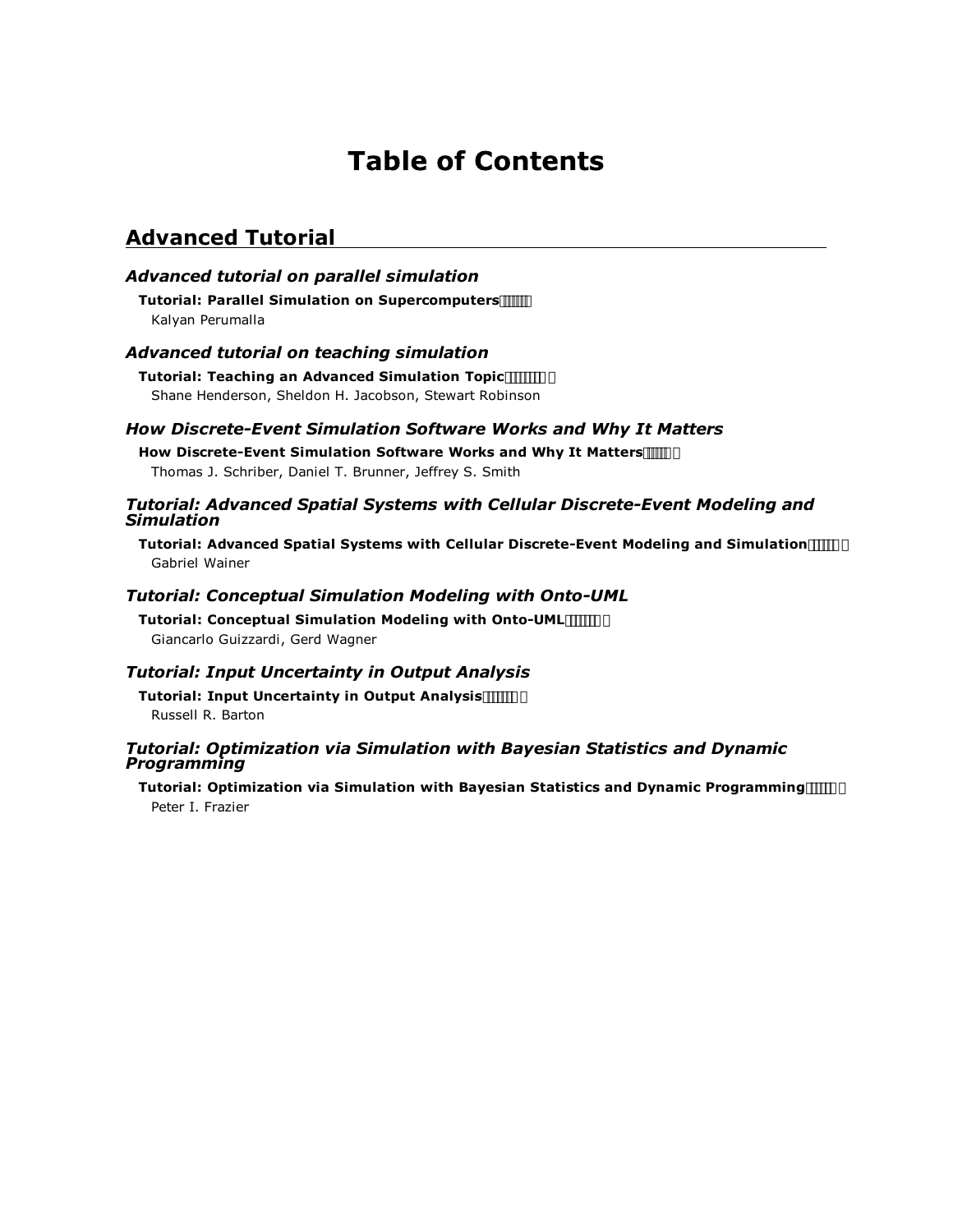#### *Tutorial: Tools and Methodologies for Executing Successful Simulation Consulting Projects*

**Tutorial: Tools and Methodologies for Executing Successful Simulation Consulting Projects** Carley Jurishica, Nancy Zupick

# **Analysis Methodology**

#### *Analysis and Optimization of Complex Stochastic Systems*

**Using Sectioning to Construct Confidence Intervals for Quantiles When Applying**

**Importance Sampling**

Marvin K. Nakayama

**Optimal Scenario Tree Reductions for the Stochastic Unit Commitment Problem** Ali Koc, Soumyadip Ghosh

**Sampling Point Processes on Stable Unbounded Regions and Exact Simulation of Queues** Jose Blanchet, Jing Dong

#### *Discrete Optimization, Ranking, and Selection*

**Ranking and Selection with Unknown Correlation Structures1\$** Huashuai Qu, Ilya Ryzhov, Michael Fu

**Efficient Computing Budget Allocation For A Single Design by Using Regression with Sequential Sampling Constraint**

Xiang Hu, Loo Hay Lee, Ek Peng Chew, Douglas Morrice, Chun-Hung Chen

**Closed-Form Sampling Laws For Stochastically Constrained Simulation Optimization On Large Finite Sets**

Nugroho Pujowidianto, Susan Hunter, Raghu Pasupathy, Loo Lee, Chun-Hung Chen

#### *Estimation with low bias and variance*

**New Control Variates for Levy Process Models1\$** Kemal Dingeç, Wolfgang Hörmann

- **A New Perspective on Batched Quantile Estimation** Christos Alexopoulos, David Goldsman, James Wilson
- A New Approach to Unbiased Estimation for SDE's **1845** Chang-han Rhee, Peter Glynn

#### *Gradient-Based Optimization*

**Combining Gradient-based Optimization with Stochastic Search** Enlu Zhou, Jiaqiao Hu

**Optimization via Gradient Oriented Polar Random Search** Haobin Li, Loo Hay Lee, Ek Peng Chew

**Averaging and Derivative Estimation Within Stochastic Approximation Algorithms** Fatemeh Hashemi, Raghu Pasupathy

#### *Input modeling and service systems*

- **A Quick Assessment of Input Uncertainty** Barry Nelson, Bruce Ankenman
- **Simulation Optimization for Appointment Scheduling** Paulien Koeleman, Ger Koole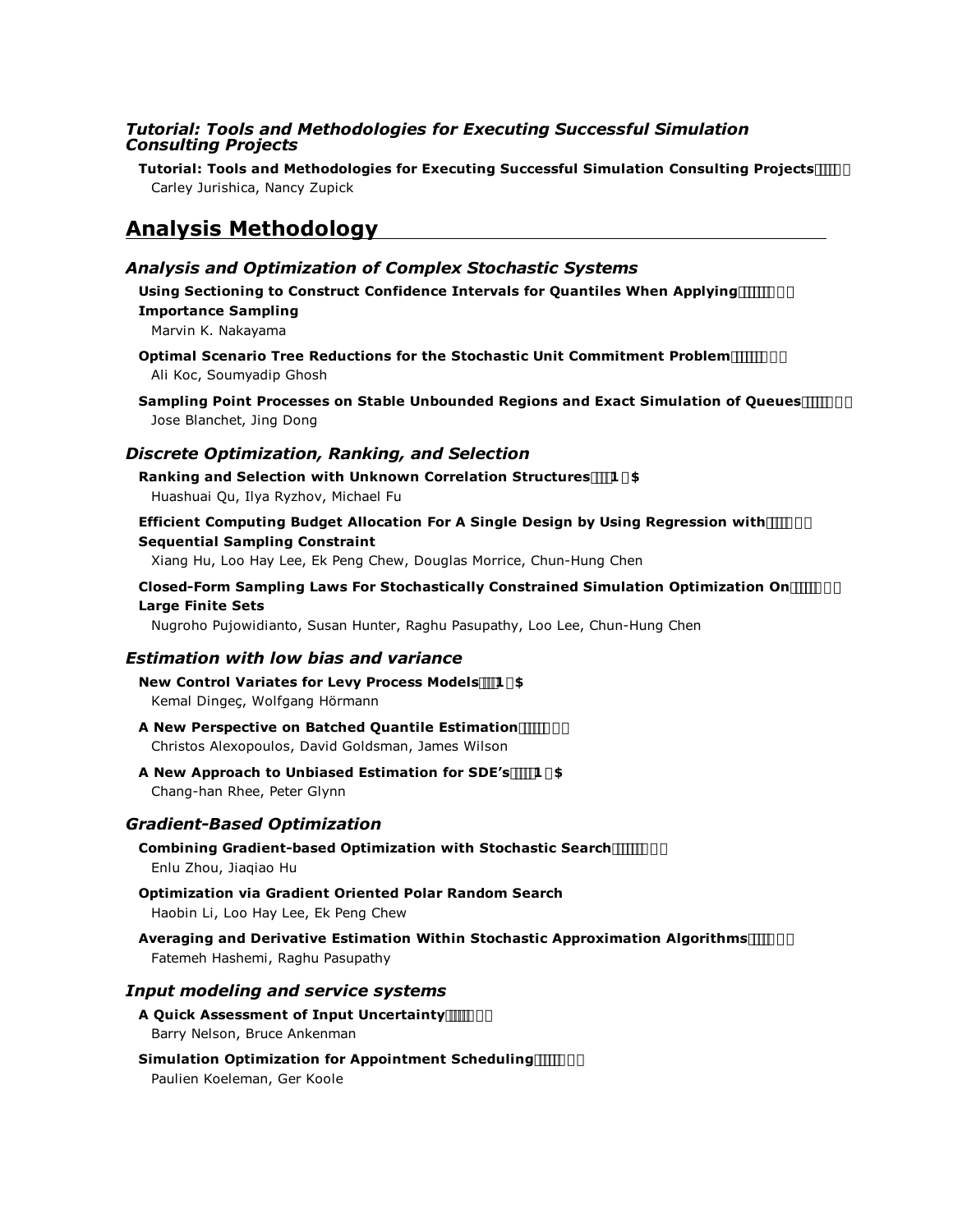```
On The Modeling and Forecasting of Call Center Arrivals
Rouba Ibrahim, Pierre L'Ecuyer, Haipeng Shen, Nazim Regnard
```
#### *Metamodeling*

- **Stochastic kriging for conditional value-at-risk and its sensitivities** Xi Chen, Kyoung-Kuk Kim, Barry Nelson
- **Selecting Random Latin Hypercube Dimensions and Designs Through Estimation of Maximum Absolute Pairwise Correlation Behavior**

Alejandro Hernandez, Thomas Lucas, Paul Sanchez

**Moving Least Squares Regression for High Dimensional Simulation Metamodeling** Peter Salemi, Barry Nelson, Jeremy Staum

#### *Monte Carlo methods in statistics*

- **On the choice of MCMC kernels for approximate Bayesian computation with SMC samplers** Anthony Lee
- **Bayesian inference for Gibbs random fields using composite likelihoods** Nial Friel
- **Optimal parallelization of a sequential Approximate Bayesian Computation algorithm** Nial Friel, Jean-Michel Marin, Pierre Pudlo, Mohammed Sedki

#### *Multilevel simulation*

- **Computing Mean First Exit Times for Stochastic Processes Using Multi-level Monte Carlo** Mikolaj Roj, Desmond J. Higham
- **Multilevel Primal and Dual Approaches for Pricing American Options** John Schoenmakers, Denis Belomestny, Marcel Ladkau
- **Multilevel Monte Carlo methods for highly heterogeneous media** Aretha L. Teckentrup

#### *Randomized quasi-Monte Carlo methods*

**Simulation of Coalescence with Stratified Sampling** Rami El Haddad, Rana Fakherddine, Christian Lecot, Arthur Soucemarianadin, Moussa Tembely

- **Software Tools to Construct Good Integration Lattices1\$** Pierre L'Ecuyer, David Munger
- **Fast Orthogonal Transforms for Pricing Derivatives with Quasi-Monte Carlo** Gunther Leobacher, Christian Irrgeher

## *Rare-Event Simulation I*

- **Rare-event simulations for Exponential Integrals of Smooth Gaussian Processes** Jingchen Liu, Gongjun Xu
- **Rare events in cancer recurrence timing** Kevin Z. Leder, Jasmine Y. Foo
- **On Error Rates in Rare Event Simulation with Heavy Tails** Soren Asmussen, Dominik Kortschak

#### *Rare-event simulation II*

**Dependent Failures in Highly Reliable Static Networks** Zdravko Botev, Pierre L'Ecuyer, Bruno Tuffin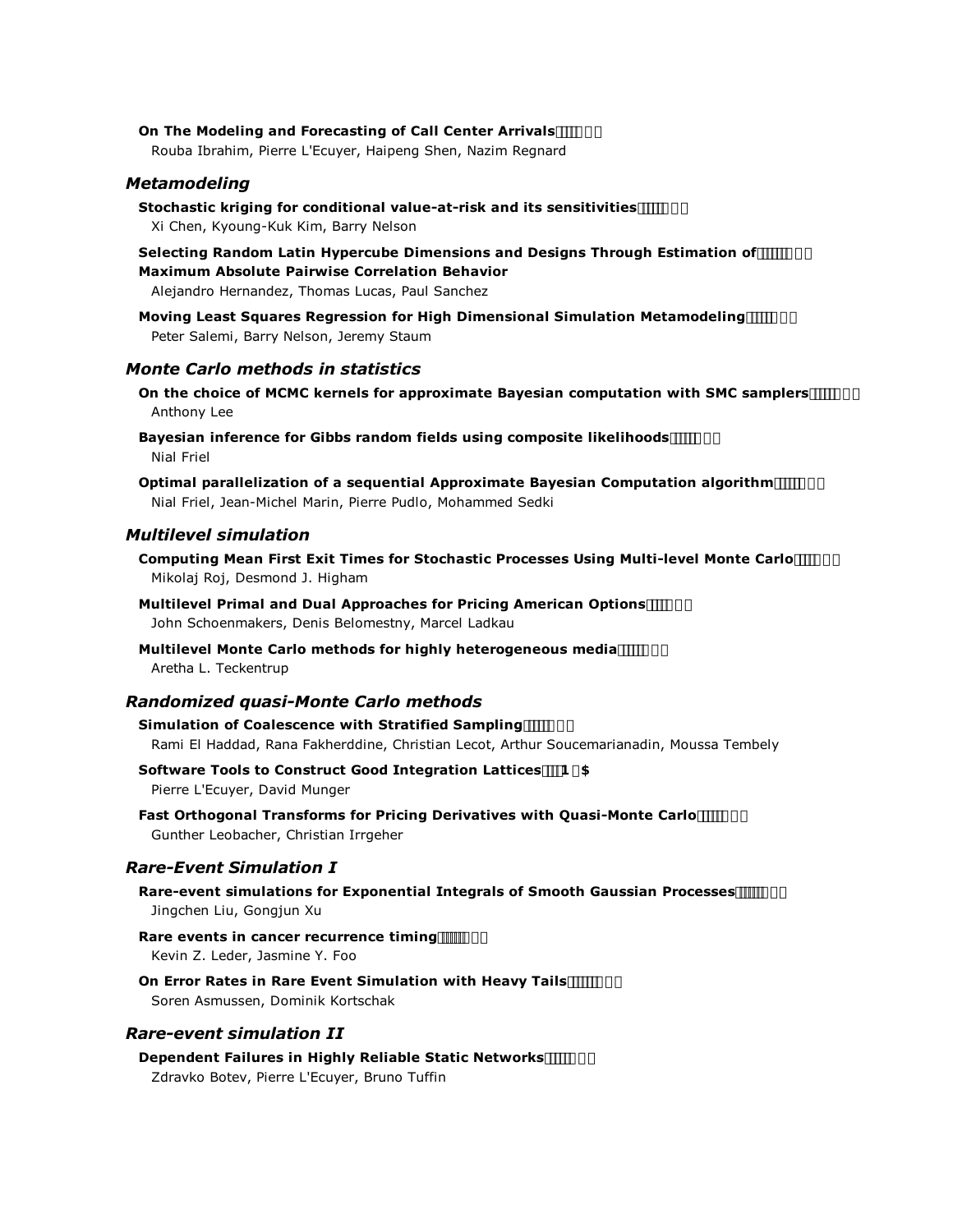- **Probabilistic Bounded Relative Error for Rare Event Simulation Learning Techniques** Ad Ridder, Bruno Tuffin
- **Efficient importance sampling under partial information** Henry Lam

#### *Recent Advances in Simulation Optimization*

**Efficient Discrete Optimization via Simulation Using Stochastic Kriging** Jie Xu

**On Direct Gradient Enhanced Simulation Metamodels**

Huashuai Qu, Michael Fu

**Selecting the Best By Comparing Simulated Systems In a Group of Three When Variances are Known and Unequal**

A. B. Dieker, Seong-Hee Kim

#### *Simulation in Emergency Services and Defense*

**Exploring Bounds on Ambulance Deployment Policy Performance** Eric Cao Ni, Susan R. Hunter, Shane G. Henderson, Huseyin Topaloglu

**Evaluating dynamic dispatch strategies for Emergency Medical Services: TIFAR simulation tool**

Martin van Buuren, Karen Aardal, Rob van der Mei, Henk Post

**Optimally Tuned Markov Chain Simulations of Battles for Real Time Decision Making** Russell CH Cheng, James Moffat

#### *Simulation-based optimization, learning, and dynamic programming*

**Ranking and Selection Meets Robust Optimization** Ilya O. Ryzhov, Boris Defourny, Warren B. Powell

**Bootstrapped Kriging metamodels preserving convexity or monotonicity** Jack Kleijnen, Ehsan Mehdad, Wim C.M. van Beers

**Sequential Screening: A Bayesian Dynamic Programming Analysis Of Optimal Group- Splitting**

Peter I. Frazier, Bruno M. Jedynak, Li Chen

# **Applications in construction**

#### *Energy Simulations*

**Transient heat transfer through walls and thermal bridges. Numerical modelling: methodology and validation**

Fabrizio Ascione, Nicola Bianco, Filippo de Rossi, Giuseppe Vanoli

**Validation of Building Energy Modeling Tools: Ecotect™, Green Building Studio™ and IES™** Thomas J. Reeves, Svetlana Olbina, Raymond Issa

**Preliminary Research in Dynamic-BIM (D-BIM) Workbench Development**

Ravi Srinivasan, Charles Kibert, Paul Fishwick, Zachary Ezzell, Jaya Lakshmanan, Siddharth Thakur, Ishfak Ahmed

#### *Simulation in Construction II*

**Methodology For Synchronizing Discrete Event Simulation and System Dynamics Models** Hani Alzraiee, Tarek Zayed, Osama Moselhi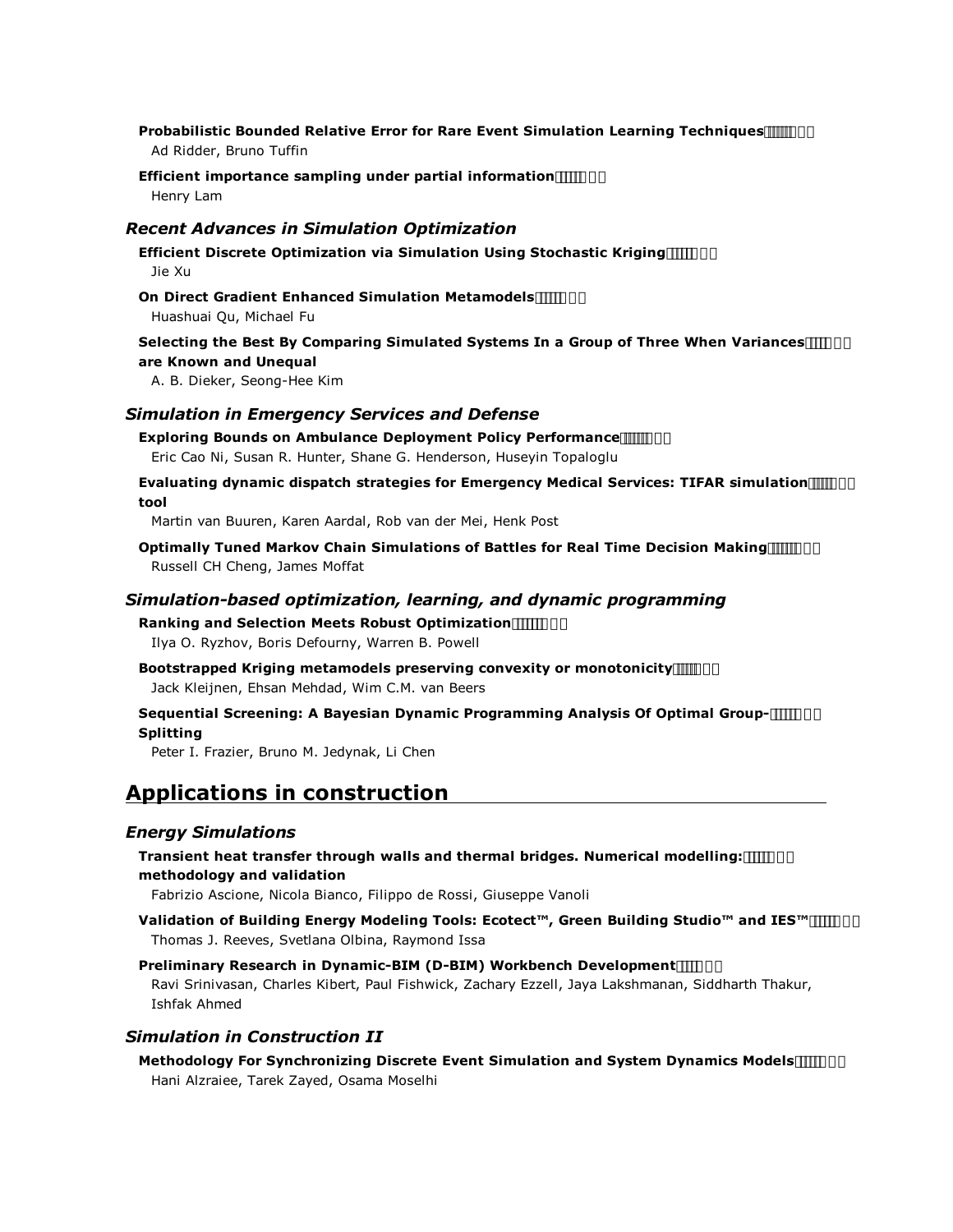## **Construction Analysis of Rainwater Harvesting Systems**

Lawrence V. Fulton, Rasim Muzaffer Musal, Francis A. Méndez Mediavilla

#### **Determination of Float Time for Individual Construction Tasks Using Constraint-Based Discrete-Event Simulation**

Gergö Dori, André Borrmann

#### *Simulation in Construction Scheduling*

#### **Simulation of Crane operation in 3D space**

SangHyeok Han, Shafiul Hasan, Mohamed Al-Hussein, Kamil Umut Gökçe, Ahmed Bouferguene

#### **Adjusted Recombination Operator For Simulation-based Construction Schedule Optimization**

Kamil Szczesny, Matthias Hamm, Markus König

## **Intelligent BIM-based Construction Scheduling**

Markus König, Ilka Habenicht, Christian Koch, Sven Spieckermann

#### *Simulation in Health and Safety*

#### **DEVS-BASED BUILDING INFORMATION MODELING AND SIMULATION FOR EMERGENCY EVACUATION**

Gabriel Wainer, Sixuan Wang, Michael Van Schyndel, Vinu Subashini Rajus, Robert Woodbury

#### **Automatic Generation of Dynamic Virtual Fences as Part of BIM-based Prevention Program for Construction Safety**

Amin Hammad, Cheng Zhang, Shayan Setayeshgar, Yoosef Asen

#### **Health care logistics and space – Accounting for the physical build environment while simulating health logistics**

Richard Boucherie, Erwin Hans, Timo Hartmann

#### *Simulation of Construction Operations*

**Development of the physics-based assembly system model for the mechatronic validation of automated assembly systems**

Anton Strahilov, Jivka Ovtcharova, Thomas Bär

#### **GPS-Based Framework Towards More Realistic and Real-time Construction Equipment Operation Simulation**

Nipesh Pradhananga, Jochen Teizer

#### **Advancement Simulation of Tunnel Boring Machines**

Tobias Rahm, Markus Koenig, Christian Koch, Markus Thewes, Kambiz Sadri

# **Applications in Healthcare**

#### *Combined OR/Simulation Techniques*

**Simulation Modeling in The Social Care Sector: A Literature Review** Bhakti Satyabudhi Stephan Onggo

#### **Mixing other methods with simulation is no big deal** Michael Pidd

**Hybrid Simulation for Modelling Large Systems: An Example Of Integrated Care Model** Jafri Zulkepli, Tillal Eldabi, Navonil Mustafee

#### *Design of Healthcare Systems*

**Hybrid Simulation with Loosely Coupled System Dynamics and Agent-Based Models for**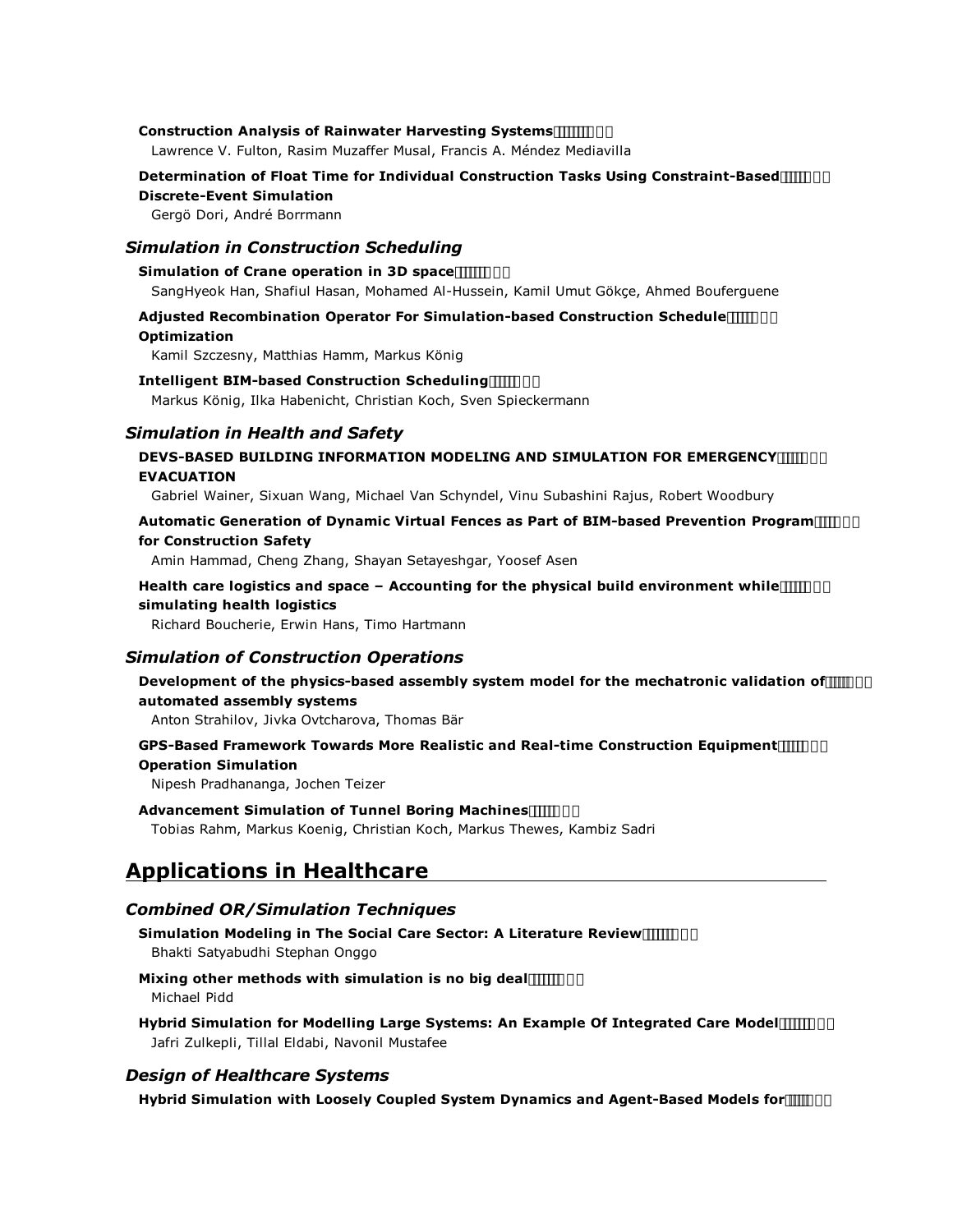#### **Prospective Health Technology Assessments**

Anatoli Djanatliev, Peter Kolominsky-Rabas, Bernd Hofmann, Reinhard German

#### **Calibration of a decision making process in a simulation model by a bicriteria optimization problem**

Fermin Mallor, Cristina Azcarate, Julio Barado

**Modeling Requirements for an Emergency Medical Service System Design Evaluator** Taesik Lee, Inkyung Sung

#### *Epidemic Modeling*

**High Performance Informatics for Pandemic Preparedness** Stephen G. Eubank, Madhav V. Marathe, Keith R. Bisset

**Modeling the Spread of Community-Associated MRSA**

Charles M. Macal, Michael Z. David, Vanja M. Dukic, Diane S. Lauderdale, Michael J. North, Phil Shumm, Nicholson Collier, Robert S. Daum, Duane T. Wegener, James A. Evans, Jocelyn R. Wilder

**A Large Simulation Experiment to Test Influenza Pandemic Behavior** Michael F. Beeler, Dionne M. Aleman, Michael W. Carter

#### *Healthcare Capacity Planning*

**Planning Of Bed Capacities In Specialized and Integrated Care Units: Incorporating Bed Blockers in A Simulation of Surgical Throughput**

Navonil Mustafee, Lee Davies, Terry Lyons, Mark Ramsey, Paul Rees, Michael Willaimas

**The Case Against Utilization: Deceptive Performance Measures in In-patient Care Capacity Models**

Kiatikun Luangkesorn, Spencer Nabors, Theologos Bountourelis, Gilles Clermont, Andrew Schaefer

**Evaluating Healthcare Systems with Insufficient Capacity to Meet Demand** Sachin Pendharkar, Diane Bischak, Paul Rogers

#### *Healthcare Modeling*

- **A Generalized Simulation Model of an Integrated Emergency Post** Martijn Mes, Manon Bruens
- **Simpho: An Ontology For Simulation Modeling of Population Health**

Anna Okhmatovskaia, David Buckeridge, Arash Shaban-Nejad, Andrew Sutcliffe, Philippe Fines, Jacek Kopec, Michael Wolfson

**Applying a Framework for Healthcare Incentives Simulation**

Gerald Tesauro, Jospeh Bigus, Ching-Hua Chen-Ritzo, Keith Hermiz, Robert Sorrentino

#### *Healthcare Operations Management*

#### **Operations Analysis and Appointment Scheduling for an Outpatient Chemotherapy Department**

Mitsuko Yokouchi, Setsuko Aoki, HaiXia Sang, Run Zhao, Soemon Takakuwa

**Aggregate Simulation Modeling of an MRI Department using Effective Process Times** F.J.A. Jansen, L.F.P. Etman, J.E. Rooda, I.J.B.F. Adan

#### **Sensitivity Analysis of an Icu Simulation Model**

Theologos Bountourelis, David Eckman, Louis Luangkesorn, Andrew Schaefer, Spencer Nabors, Gilles Clermont

#### *Simulation of Ambulance Services*

**Reducing ambulance response time using simulation: The case of Val-de-Marne department**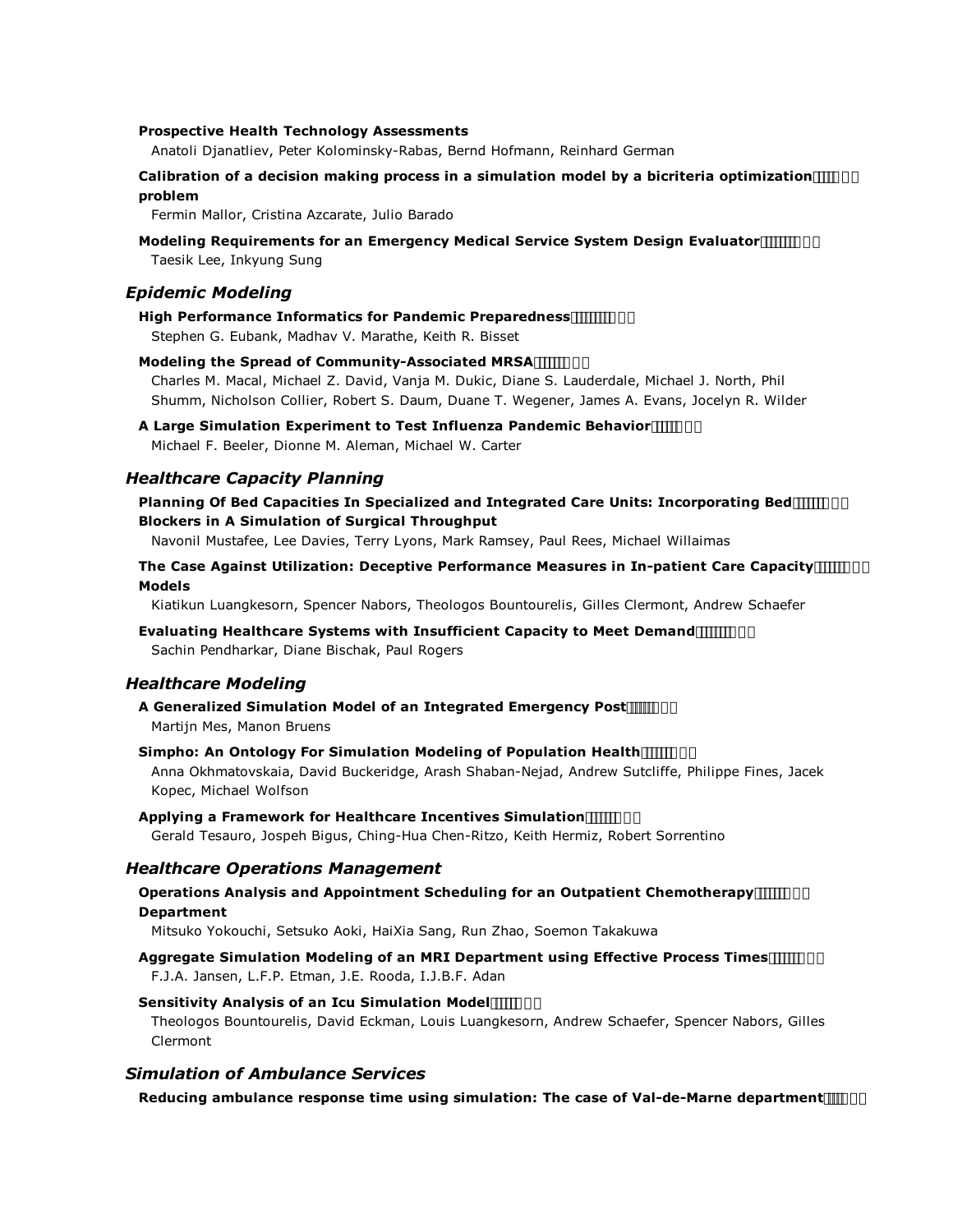#### **emergency medical service**

Lina Aboueljinane, Zied Jemai, Evren Sahin

#### **A Simulation-based Iterative Method for a Trauma Center – Air Ambulance Location Problem**

Taesik Lee, Hoon Jang, Soo-Haeng Cho, John Turner

**Comparison of Ambulance Diversion Policies via Simulation** Adrian Ramirez Nafarrate, Baykal Hafizoglu, Esma S. Gel, John W. Fowler

#### *Simulation of Emergency Departments*

**Simulation With Data Scarcity: Developing A Simulation Model of A Hospital Emergency Department**

Yong-Hong Kuo, Janny Leung, Colin Graham

**Multi-Criteria Framework for Emergency Department In Irish Hospital** Waleed Abo-Hamad, Amr Arisha

**ABMS Optimization for Emergency Departments** Eduardo Cabrera, Manel Taboada, Emilio Luque, Francisco Epelde, M. Iglesias

#### *Simulation of Patient Flow*

#### **A Simulation-based Decision Support System to Model Complex Demand Driven Healthcare Facilities**

Michael Thorwarth, Amr Arisha

**A Simulation Study To Reduce Nurse Overtime And Improve Patient Flow Time At A Hospital Endoscopy Unit**

Javad Taheri, Ziad Gellad, Dariele Burchfield, Kevin Cooper

**A Simulation Study of Patient Flow for Day of Surgery Admission** Michael E. Kuhl

#### *The Care Life Cycle*

#### **Linked lives: The utility of an agent-based approach to modelling partnership and household formation in the context of social care**

Jason Noble, Eric Silverman, Jakub Bijak, Stuart Rossiter, Maria Evandrou, Seth Bullock, Athina Vlachantoni, Jane Falkingham

#### **Using System Dynamics to Model the Social Care System: Linking Demography, Simulation and Care**

Sally Brailsford, Maria Evandrou, Rebekah Luff, Joe Viana, Athina Vlachantoni, Rosalind Willis, Richard Shaw

#### **A Multi-Paradigm, Whole System View of Health and Social Care for Age-Related Macular Degeneration**

Joe Viana, Stuart Rossiter, Andrew R. Channon, Sally C. Brailsford, Andrew J. Lotery

#### *Why Healthcare Professionals are Slow to Adopt Modeling and Simulation*

- **A Survey on the Use of Simulation in German Healthcare** Patrick Kirchhof, Nicolas Meseth
- **Why Healthcare Professionals are Slow to Adopt Modeling and Simulation** James Fackler, Julie Hankin, Terry Young

# **Applications in Social Science and Organization**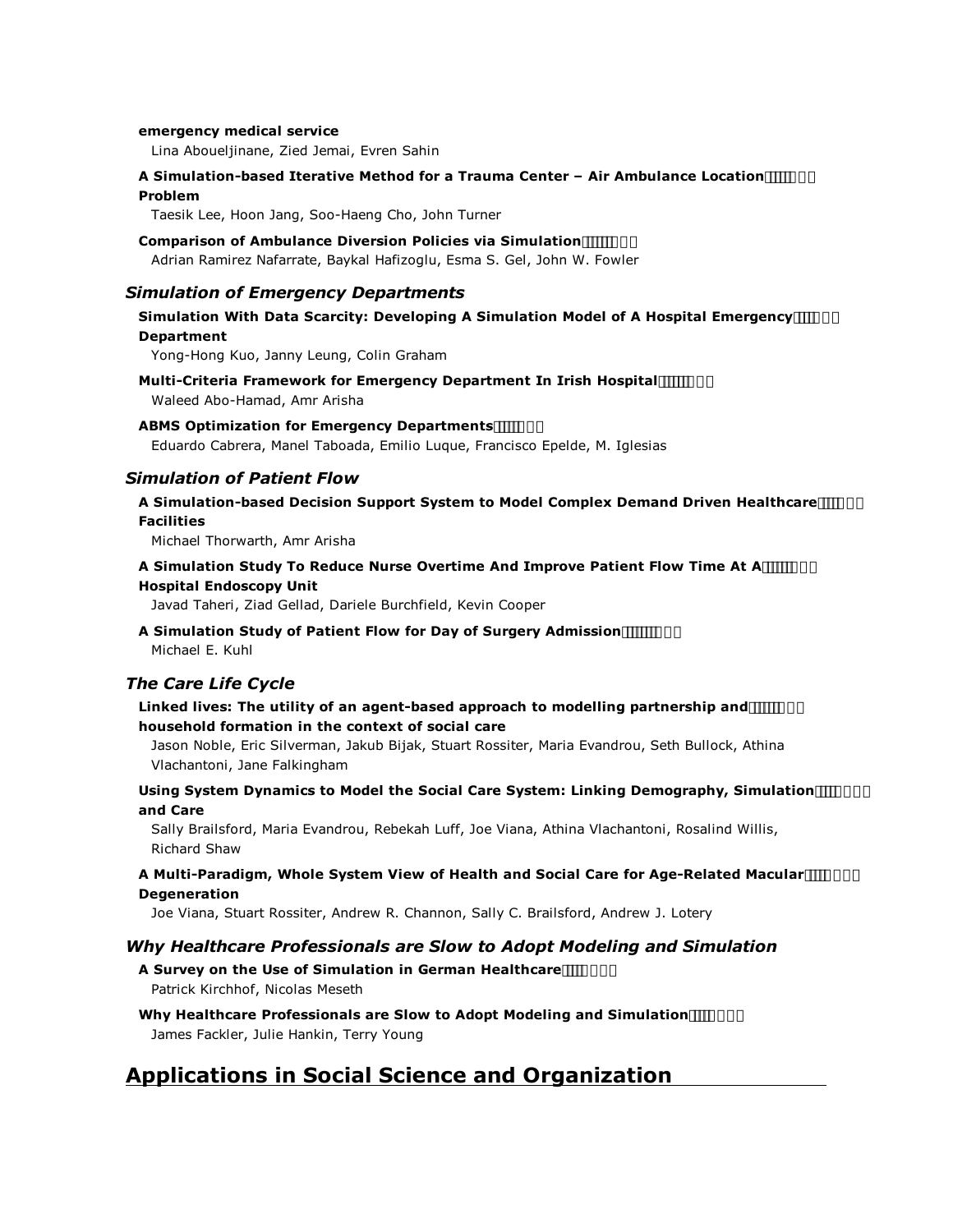#### *Applications of Agent-Based Models in the Social Sciences*

**A generic model to assess sustainability impact of resource management plans in multiple regulatory contexts**

Jean-Pierre Müller, Sigrid Aubert

#### **Using Participatory Elicitation to Identify Population Needs and Power Structures in Conflict Environments**

Armando Geller, Seyed Mohammad Mussavi Rizi, Maciej M. Latek

**Peer Review Under The Microscope. An Agent-Based Model of Scientific Collaboration** Flaminio Squazzoni, Claudio Gandelli

#### **Modelling Innovation Networks of General Purpose Technologies - the Case of Nanotechnology**

Petra Ahrweiler, Benjamin Schrempf

#### *Economics and Management*

**Hybrid Simulation and Optimization Approach to Design and Control Fresh Product Networks**

Marlies Keizer, Rene Haijema, Jack Vorst, Jacqueline Bloemhof

**Equity Valuation Model of Vietnamese Firms in A Foreign Securities Market- A Simulation Approach**

Minh Nguyen, Hue Nguyen, Dzung Nguyen, Toan Nguyen

**Modeling Food Supply Chains Using Multi-Agent Simulation** Caroline Krejci, Benita Beamon

#### *NESS Non-Equilibrium Social Science*

- **Predictive Non-Equilibrium Social Science** Rich Colbaugh, Kristin Glass
- **Do the attributes of products matter for success in social network markets?** Paul Ormerod, Bassel Tarbush, R. Alexander Bentley
- **Complexity and Agent Based Models in the Policy Process** Paul Ormerod, Bridget Rosewell

#### *Planning*

- **Hypercube Simulation Analysis for A Large-Scale Ambulance Service System** Hozumi Morohosi, Takehiro Furuta
- **An Open Source Simulation-Based Approach For Neighbourhood Spatial Planning Policy** Georgios Theodoropoulos, Peter Lee
- **A SIMULATION STUDY OF THE EFFECT OF MOSQUE DESIGN ON EGRESS TIMES** Khaled Nassar, Ahmed Bayyoumi

#### *Social Behavior*

**Agent Based Model of the E-MINI Future Market: Applied to Policy Decisions** Roy Hayes, Mark Paddrik, Andrew Todd, Steve Yang, Peter Belinig, William Scherer

#### **Grounded Theory Based Agent**

Ugo Merlone, Arianna Dal Forno

**Modeling Social Groups in Crowds Using Common Ground Theory** Seung In Park, Francis Quek, Yong Cao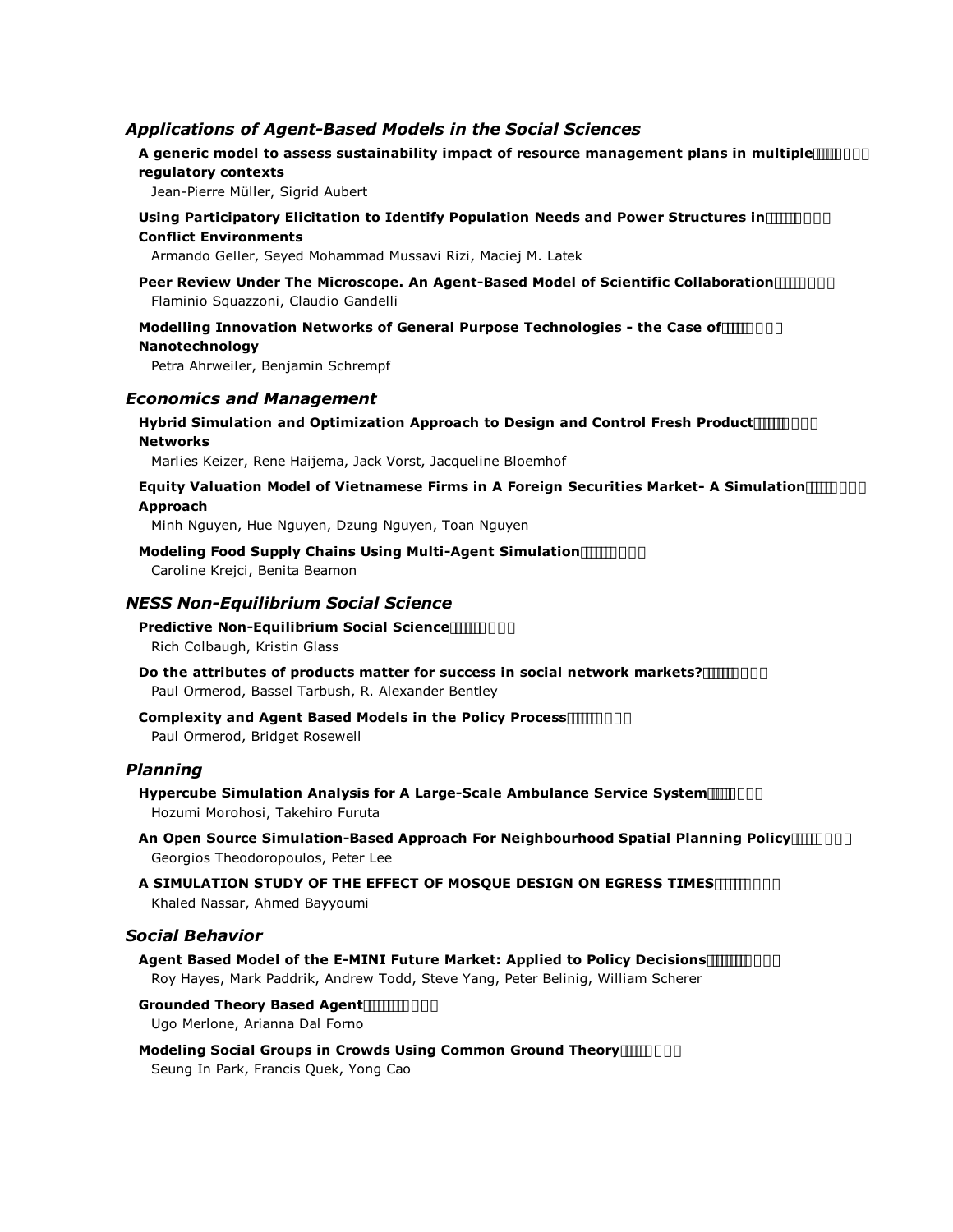# **Case Studies in Production and Logistics**

#### *Added Methods - Computational Intelligence*

**Simulation-Based Distributed Fuzzy Control For Wip in A Multi-Variety And Small-Batch Discrete Production System with one Tightly Coupled Cell**

Run Zhao, Soemon Takakuwa

#### **Computational intelligence methods – joint use in discrete event simulation model of logistics processes**

Marek Karkula, Lech Bukowski

#### *Case Studies - Material Flow Systems*

## **Augmenting An Inbound Raw Material Handling System of A Steel Plant by Uncovering Hidden Logistics Capacity**

Atanu Mukherjee, Arindam Som, Arnab Adak, Prateek Raj, Swarnendu Kirtania

**Operations Modeling and Analysis of Open pit Copper Mining Using GPS Tracking Data** Yifei Tan, Undram Chinbat, Kanna Miwa, Soemon Takakuwa

#### *Industrial Production and Logistics Processes I*

**Key Performance Indicators for the Evaluation Of Balanced Lines** Lothar März

**A Simulation-Based Lean Production Approach at a Low-Volume Parts Manufacturer with Part Combining**

Francesco Nucci, Antonio Grieco

**Value Chain Simulation in Aircraft Production** Jeroen Steenbakkers, Marvin Hermelijn, Simon van der Weij

#### *Industrial Production and Logistics Processes II*

**Simulation of Liquid Metal Logistics in Primary Aluminum Industry** Daniel Paz, César Bustelo, Pablo Racca

#### **Optimizing Assembly Line Supply by Integrating Warehouse Picking and Forklift Routing1\$ Using Simulation**

Stefan Vonolfen, Monika Kofler, Andreas Beham, Michael Affenzeller, Werner Achleitner

**Autocorrelation Effects in Manufacturing Systems Performance: A Simulation Analysis** Diego Crespo Pereira, David del Rio Vilas, Nadia Rego Monteil, Rosa Rios Prado, Alejandro Garcia del Valle

#### *Logistics Networks*

**Just In Sequence Delivery Improvement Based On Flexsim Simulation Experiment** Pawel Pawlewski, Karolina Rejmicz, Michal Pieprz, Kamil Stasiak

#### **Exchange Rates and Trade Tariffs Assestment for Strategic Decisions in Supply Networks Configuration**

Eduardo Saiz, Jone Uribetxebarria

#### **Simulation of Yard Operations and Management in Transshipment Terminals** Uwe Clausen, Ina Goedicke

#### *Shipbuilding and Maritime Applications*

**Simulation for Performance Evaluation of the Housekeeping Process** Pasquale Legato, Rina Mazza, Roberto Trunfio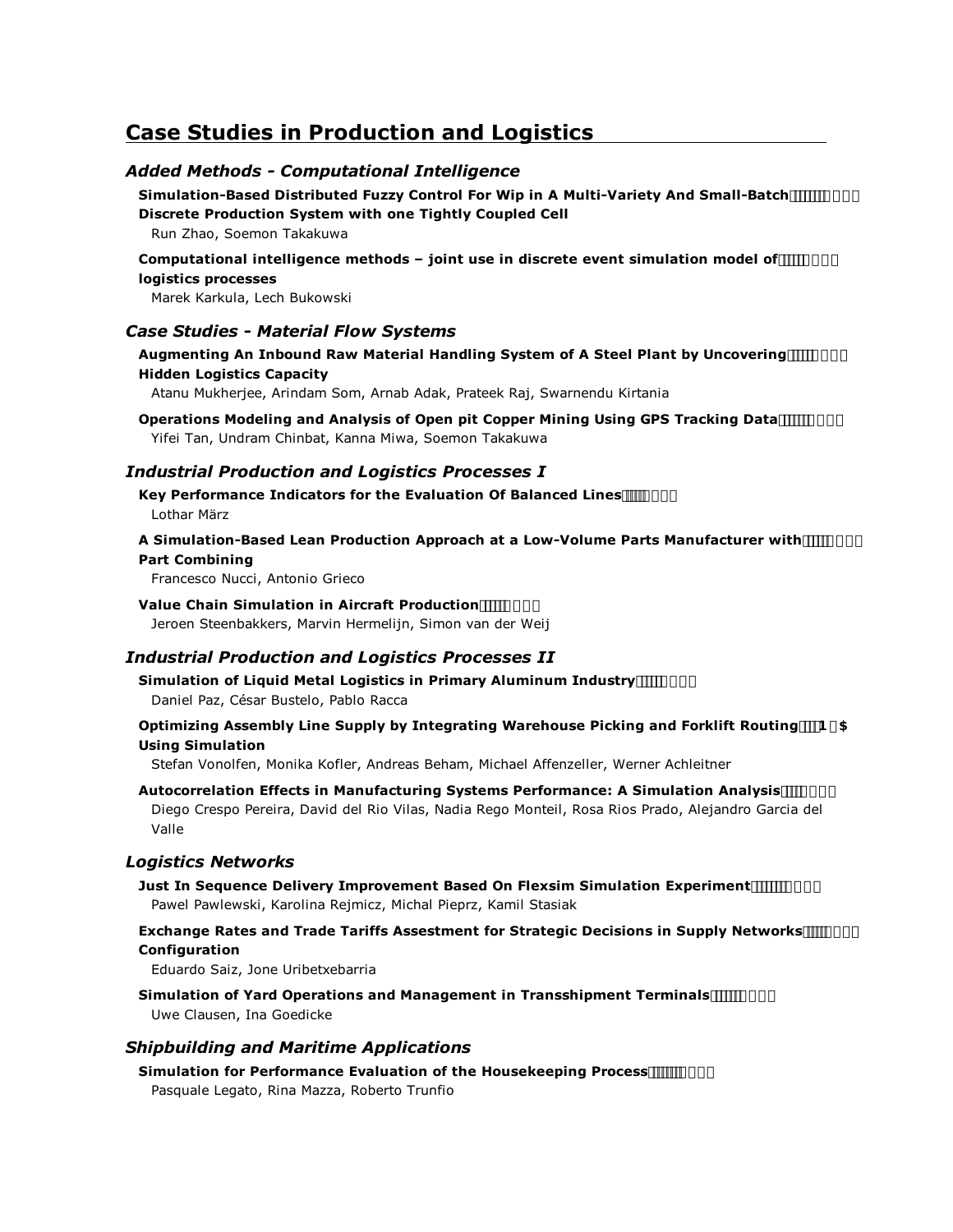**Development and Applications of Simulation Tools for One-of-a-Kind Production Processes** Dirk Steinhauer, Michael Soyka

#### *Simulation-Based Optimization*

**Initial Provisioning and Spare Parts Inventory Network Optimisation in a Multi- Maintenance Base Environment**

Peter Lendermann, Annamalai Thirunavukkarasu, Malcolm Low, Leon McGinnis

#### **Reference Point-based Evolutionary Multi-objective Optimization for Industrial Systems Simulation**

Florian SIegmund, Jacob Bernedixen, Leif Pehrsson, Amos Ng, Kalyanmoy Deb

#### *Warehouse Logistics and Inventory Management*

**A Simulation-Based Approach for Obtaining Optimal Order Quantities of Short-Expiration Date Items at A Retail Store**

Sang Haixia, Takakuwa Soemon

**Real-Time Performance Measurement System for Automated Teller Machines** Roel van Anholt, Iris Vis

#### **A Case Study on Simulation and Emulation of A New Case Picking System for A us Based Wholesaler**

Sven Spieckermann, Stephan Stauber, Ralf Bleifuß

# **Education and Gaming in Simulation**

#### *Analysis in Gaming and Education I*

- **An Investigation of Simulation Tools Implementation In Management Education** Inas Ezz, Cecilia Loureiro-Koechlin, Lampros Stergioulas
- **Gaming simulations with environmental trajectories that maximize information gain** Gunnar Flötteröd, Sebastiaan Meijer
- **A Survey of Serious Games on Sustainable Development** Korina Katsaliaki, Navonil Mustafee

#### *Analysis in Gaming and Education II*

- **Constructive Alignment in Simulation Education** Anders Skoogh, Björn Johansson, Edward Williams
- **The Exponential Expansion of Simulation in Research** Matthew Powers, Susan Sanchez, Thomas Lucas

#### *Applications in Gaming and Education*

**A Simulation Based Game Approach for Teaching Operations Management Topics** Francesco Costantino, Giulio Di Gravio, Ahmed Shaban, Massimo Tronci

**Designing Serious Games for Revenue Management Training and Strategy Development**  $\cdots$  % \$-Catherine Cleophas

#### **Simurena - A Web Portal for Open Educational Simulation** Gerd Wagner

#### *Methodology in Gaming and Education*

**A Participatory Design Method to Develop Virtual Simulation Environments for Situational Awareness Training**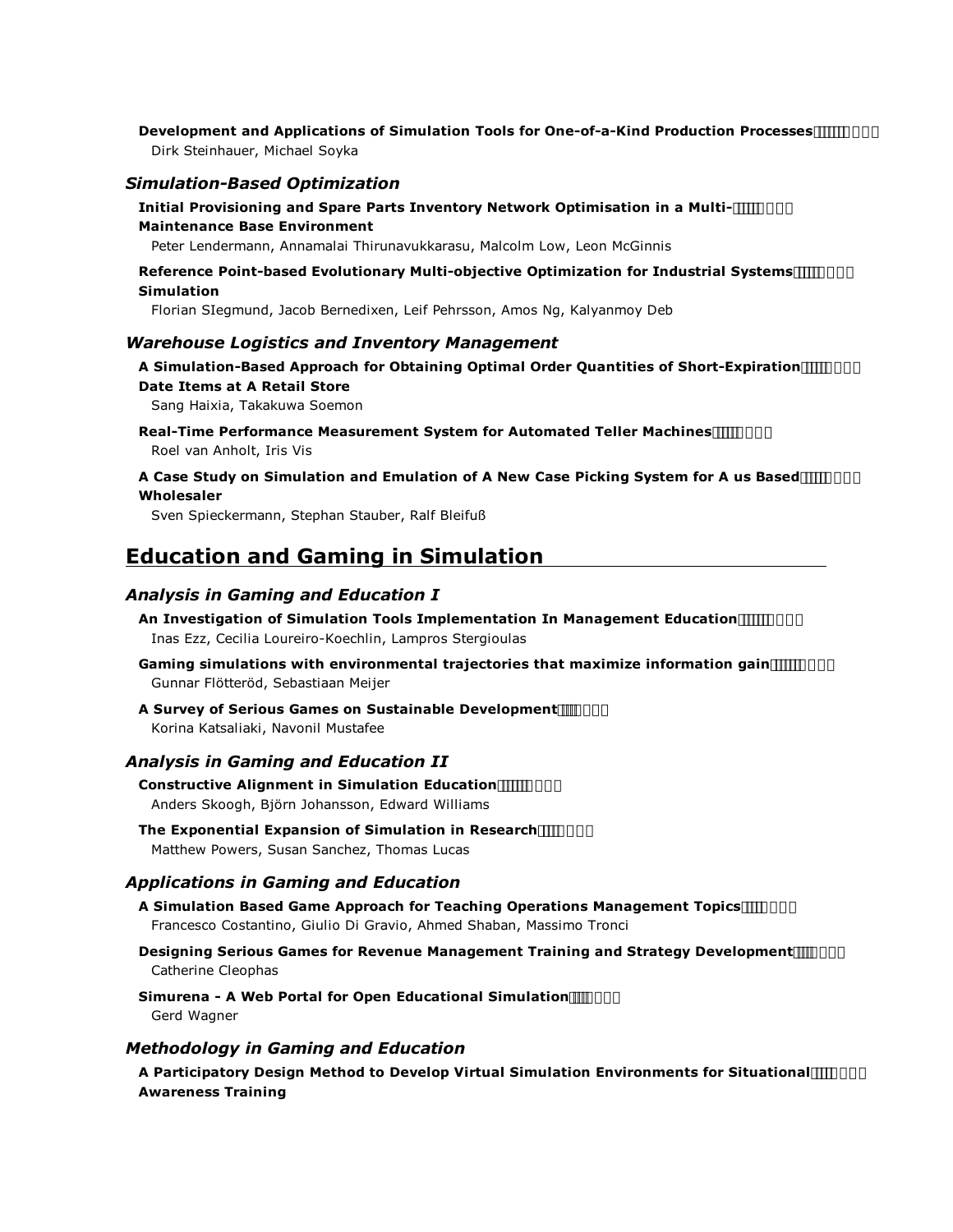Heide Lukosch, Theo van Ruijven, Alexander Verbraeck

- **Seamless Integration of Game and Learning, using Modeling and Simulation** Alke Martens, Dennis Maciuszek, Martina Weicht
- **Enabling Behavior Reuse In Development Of Virtual Environment Applications** Huaiyu Liu, Mic Bowman, Aaron Duffy, Warren Hunt

# **Embedded Simulation**

#### *Embedded Simulations: Applications*

**Applying Model-Reconstruction by Exploring MES and PLC Data for Simulation Support of Production Systems**

András Pfeiffer, Botond Kádár, Gergely Popovics, Csaba Kardos, Zoltán Vén, Lörinc Kemeny, László Monostori

#### **Embedding Simulation in Yard Crane Dispatching to Minimize Job Tardiness in Container Terminals**

Shell Ying Huang, Xi Guo, Wen Jing Hsu, Wei Lin Lim

**Towards an Agent-Based Symbiotic Architecture for Autonomic Management of Virtualized Data Centers**

Qi Liu, Georgios Theodoropoulos, Dilma da Silva, Elvis Liu

#### *Embedded Simulations: Transportation*

- **A Case for Real-Time Calibration of Data-Driven Microscopic Traffic Simulation Tools** Dwayne Henclewood, Wonho Suh, Richard Fujimoto, Michael Hunter, Michael Rodgers
- **Symbiotic Simulation for Future Electro-mobility Transportation Systems** Heiko Aydt, Michael Lees, Alois Knoll

#### **Combined Car-following and unsafe Event Trajectory SImulation using Agent Based Modeling Techniques**

Montasir Abbas, Linsen Chong, Bryan Higgs, Alejandra Medina

# **Environmental Applications**

#### *Decision Support*

**Simulation to discover structure in optimal dynamic control policies**

Rene Haijema, Eligius M.T. Hendrix, Diana Dijk, Jan Wal

#### **MFCA-Based Simulation Analysis for Environment-oriented SCM Optimization Conducted by SMEs**

Xuzhong Tang, Soemon Takakuwa

#### **Using Discrete-Event Simulation to Evaluate a New Master Plan for a Sanitary Infrastructure**

Esra Aleisa, Farah Al Refai, Abrar Al-Jadi, Alia'a Al-Naggar

#### *Life Cycle Assessment*

#### **Global sensitivity analysis of nonlinear mathematical models - an implementation of two complementing variance-based methods**

Thomas Henkel, Heike Wilson, Wilfried Krug

**Achieving Sustainability through Combination of LCA and DES integrated in an Simulation Software for Production Processes**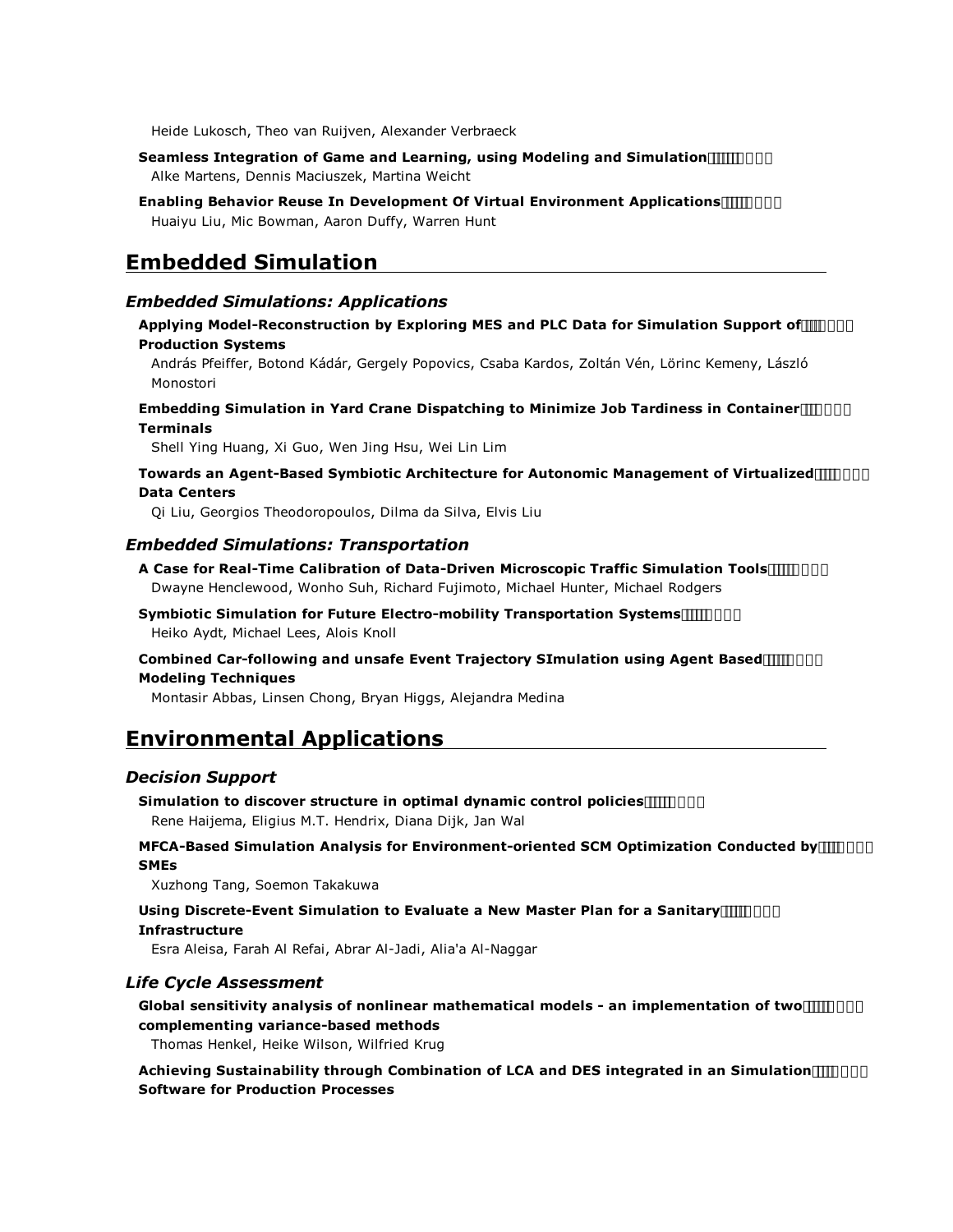Andi Widok, Lars Schiemann, Paul Jahr, Volker Wohlgemuth

**Evaluation of Methods used for Life-Cycle Assessments in Discrete Event Simulation** Jon Andersson, Anders Skoogh, Björn Johansson

#### *Power Grid Simulations I*

A Hybrid simulation framework to assess the impact of renewable generators on a "B#5 **distribution network**

Fanny Boulaire, Mark Utting, Robin Drogemuller, Gerard Ledwich, Iman Ziari

A Comparative Analysis of Decentralized Power Grid Stabilization Strategies **18**#5 Arnd Hartmanns, Holger Hermanns, Pascal Berrang

#### **Experiences with Object-Oriented and Equation Based Modeling of A Floating Support Structure for Wind Turbines in Modelica**

Matthias Brommundt, Michael Muskulus, Michael Strobel, Mareike Strach, Fabian Vorpahl

#### *Power Grid Simulations II*

- **mosaik Scalable Smart Grid Scenario Specification1\$** Steffen Schütte, Michael Sonnenschein
- **Optimization of Distributed Generation Penetration Based on Particle Filtering** Nurcin Celik, Juan Saenz, Xiaoran Shi

#### *Traffic simulations*

- **Large-Scale Traffic Simulation for Low-Carbon City** Hideyuki Mizuta, Yoshiki Yamagata, Hajime Seya
- **Cellular Automata Model Based on Machine Learning Methods for Simulating Land Use Change**

Omar Charif, Hichem Omrani, Reine-Maria Basse, Philippe Trigano

**Simulated-based Validity Analysis of Ecological User Equilibrium**

Yun-Pang Floetteroed, Peter Wagner, Michael Behrisch, Daniel Krajzewicz

## **Introductory Tutorials**

#### *A Tutorial on How to Select Simulation Input Probability Distributions*

**A Tutorial on How to Select Simulation Input Probability Distributions** Averill M. Law Law

#### *A Tutorial on Simulation Modeling in Six Dimensions*

**A Tutorial on Simulation Modeling in Six Dimensions** Paul Fishwick

#### *Tutorial on building M&S software based on reuse*

**Tutorial on building M&S software based on reuse** Jan Himmelspach

#### *Tutorial: Choosing what to Model - Conceptual Modeling for Simulation*

**Tutorial: Choosing what to Model - Conceptual Modeling for Simulation** Stewart Robinson

#### *Tutorial: Tips for Successful Practice of Simulation*

**Tutorial: Tips for Successful Practice of Simulation**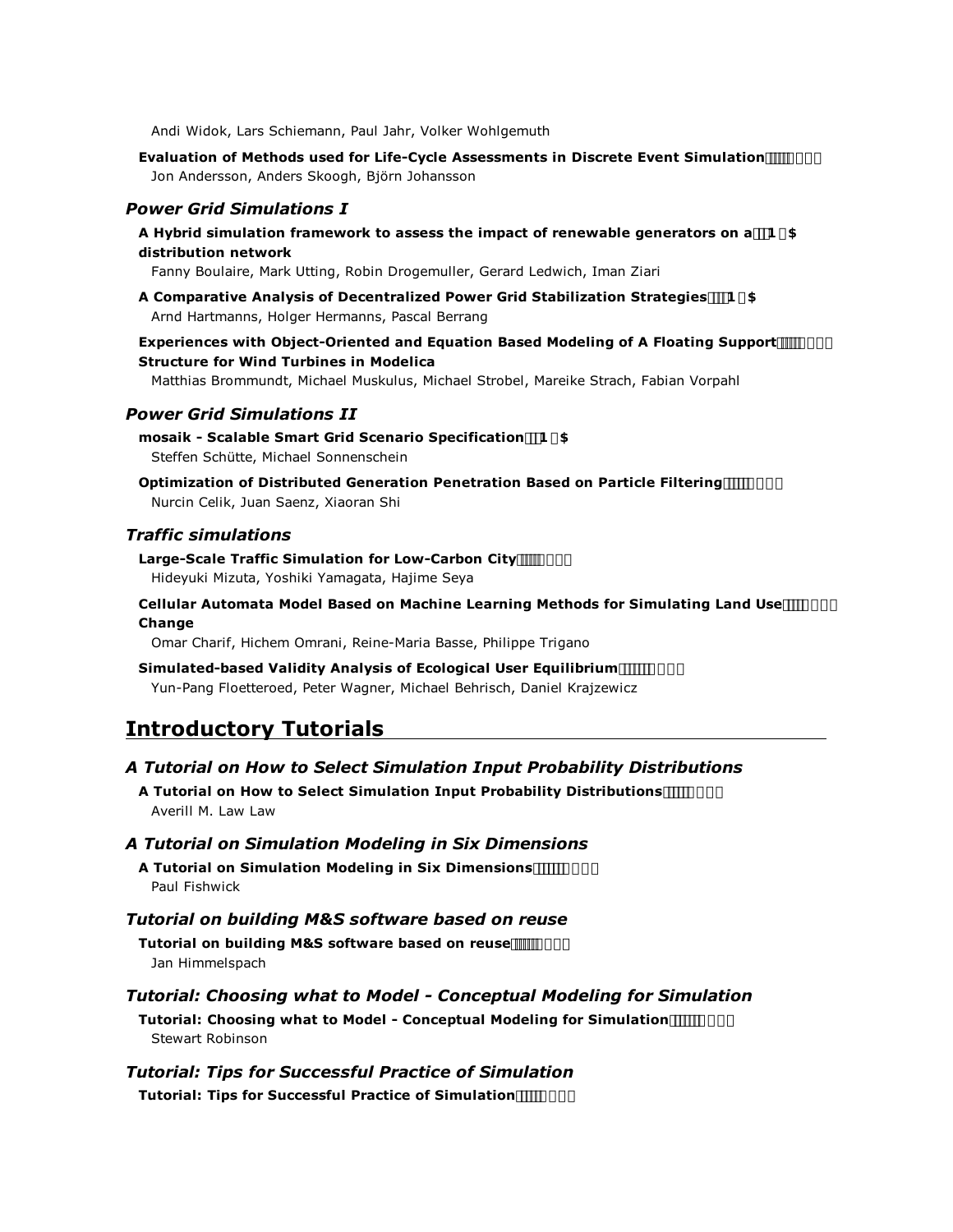David T. Sturrock

#### *Work Smarter, Not Harder: A Tutorial on Designing and Conducting Simulation Experiments*

**Work Smarter, Not Harder: A Tutorial on Designing and Conducting Simulation Experiments** Susan M. Sanchez, Hong Wan

## **MASM**

#### *AMHS Modeling and Simulation*

#### **Modeling and Wafer Defect Analysis in Semiconductor Automated Material Handling Systems**

Thomas Wagner, Clemens Schwenke, Klaus Kabitzsch

- **Network Optimization prior to Dynamic Simulation of AMHS** Christian Hammel, Matthias Schöps, Thorsten Schmidt
- **Methodology to Best Extend AMHS for Site Expansion** Gabriel Gaxiola, Eric Christensen, Christian Hammel, Paul Stachura

#### *Time Management*

**Optimization Model Selection for Simulation-Based Approximate Dynamic Programming Approaches in Semiconductor Manufacturing Operations** Xiaoting Chen, Emmanuel Fernandez, W. David Kelton

**Introducing the Virtual Time Based Flow Principle in a High-Mix Low-Volume Wafer Test Facility and Exploring the Behavior of its Key Performance Indicators** Jan Lange, Sophia Keil, Dietrich Eberts, Gerald Weigert, Rainer Lasch

**A Framework for Effective WIP Flow Management in Semiconductor Frontend Fabs** Mathias Duemmler, Juergen Wohlleben

#### *Dispatching Approaches*

**Wip Control and Calibration in A Wafer FAB** Zhugen Zhou, Oliver Rose

**Wip Balance and Due Date Control in A Wafer Fab with Low and High Volume Products** Zhugen Zhou, Oliver Rose

**Development and Introduction of a Combined Dispatching Policy at a High-Mix Low-Volume ASIC Facility**

Mike Gißrau, Oliver Rose

#### *Front- and Back-end Scheduling*

**Improving Flow Line Scheduling by Upstream Mixed Integer Resource Allocation in a Wafer Test Facility**

Dirk Doleschal, Jan Lange, Gerald Weigert, Andreas Klemmt

**Study on Optimization Potential Influencing Factors in Simulation Studies Focused on Parallel Batch Machine Scheduling Using Variable Neighbourhood Search**

Robert Kohn, Oliver Rose

**A New Approach on CPS-Based Scheduling and Wip Control in Process Industries** Toshiya Kaihara, Yoshihiro Yao

#### *MASM Keynote*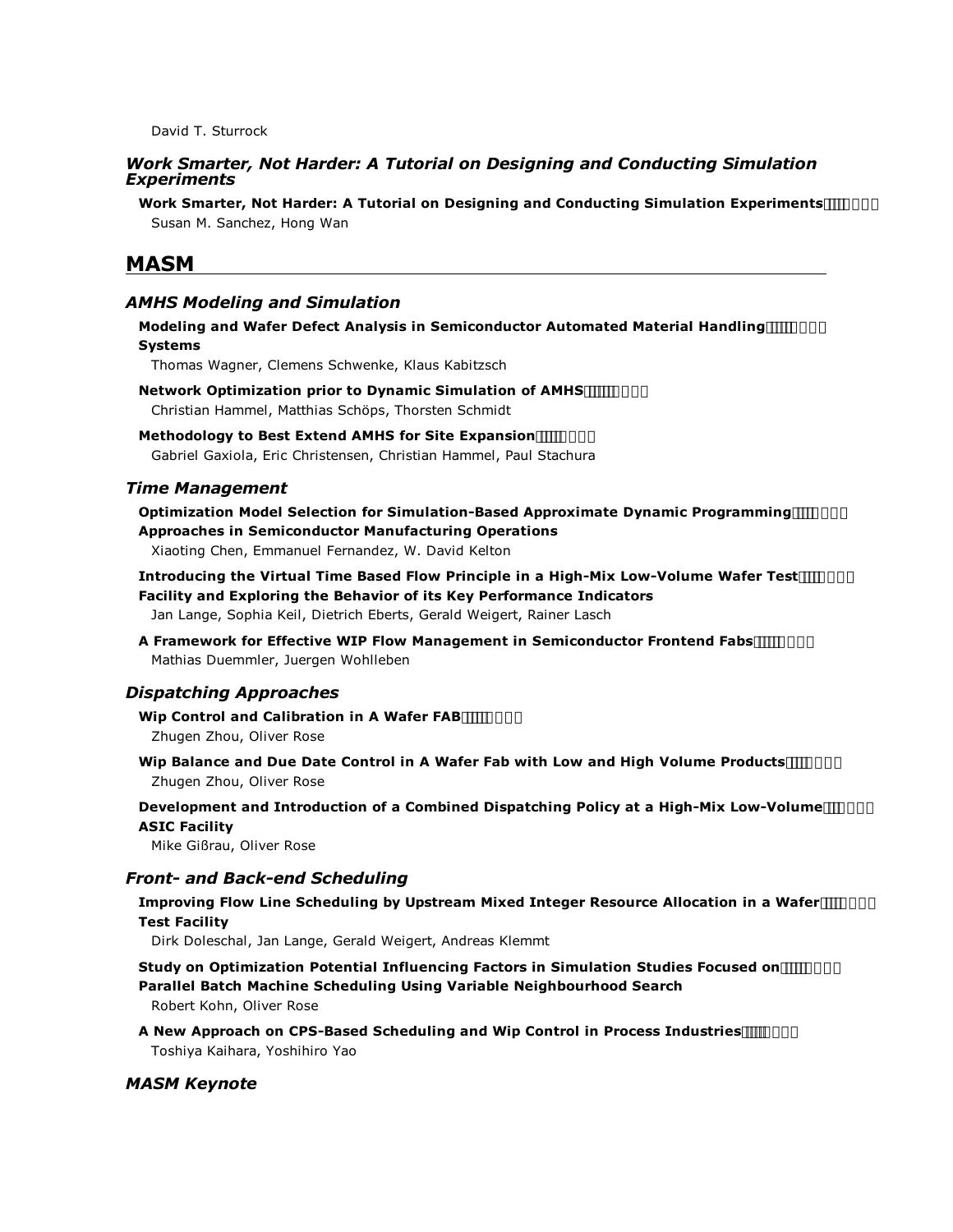**MASM Keynote**

Kurt Gruber

#### *Modeling Techniques*

#### **Simulation-Based Optimization Method for Release Control of a Re-entrant Manufacturing system**

Li Li, Peng Linhao, Li Yunfeng

#### **An MVA Approximation for CONWIP Priority Modeling**

Guy Curry, Moonsu Lee

#### **A Mathematical Model For Estimating Defect Inspection Capacity With A Dynamic Control Strategy**

Gloria Luz Rodriguez Verjan, Stephane Dauzère-Pérès, Jacques Pinaton

#### *Production Planning in Semiconductor Manufacturing*

#### **Product Mix Optimization for a Semiconductor Fab: Modeling Approaches and Decomposition Techniques**

Andreas Klemmt, Martin Romauch, Walter Laure

#### **Using Iterative Simulation to Incorporate Load-Dependent Lead Times in Master Planning Heuristics**

Lars Moench, Thomas Ponsignon

**One Solver for All - A Generic Allocation Concept for Planning and Shop Floor Control** Sebastian Werner, Frank Lehmann, Andreas Klemmt, Joerg Domaschke

#### *Quality Control in Semiconductor Manufacturing*

**Optimized Inspection Capacity for Out of Control Detection in Semiconductor Manufacturing** Israel Tirkel

#### **Setting Quality Control Requirements To Balance Between Cycle Time and Yield - The Single Machine Case**

Michael Hassoun, Liron Yedidsion, Miri Gilenson

#### **Industrial Implementation of a Dynamic Sampling Algorithm in Semiconductor Manufacturing: Approach and Challenges**

Justin Nduhura Munga, Stephane Dauzère-Pérès, Claude Yugma, Philippe Vialletelle

#### *Scheduling Approaches in Semiconductor Manufacturing*

**Using simulation and hybrid sequencing optimization for makespan reduction at a wet tool** Anna Rotondo, John Geraghty, Paul Young

#### **Scheduling Jobs with Time Constraints between Consecutive Process Steps in**

#### **Semiconductor Manufacturing**

Andreas Klemmt, Lars Moench

#### **Simulation-based Multi-mode Resource-constrained Project Scheduling of Semiconductor Equipment Installation and Qualification**

Junzilan Cheng, John Fowler, Karl Kempf

#### *Statistical Methods*

**Virtual Equipment for Benchmarking Predictive Maintenance Algorithms** Andreas Mattes, Ulrich Schöpka, Peter Scheibelhofer, Günter Leditzky, Martin Schellenberger

#### **Dominance Index for Many-to-many Correlation Analysis and its Application to Semiconductor Yield Analysis**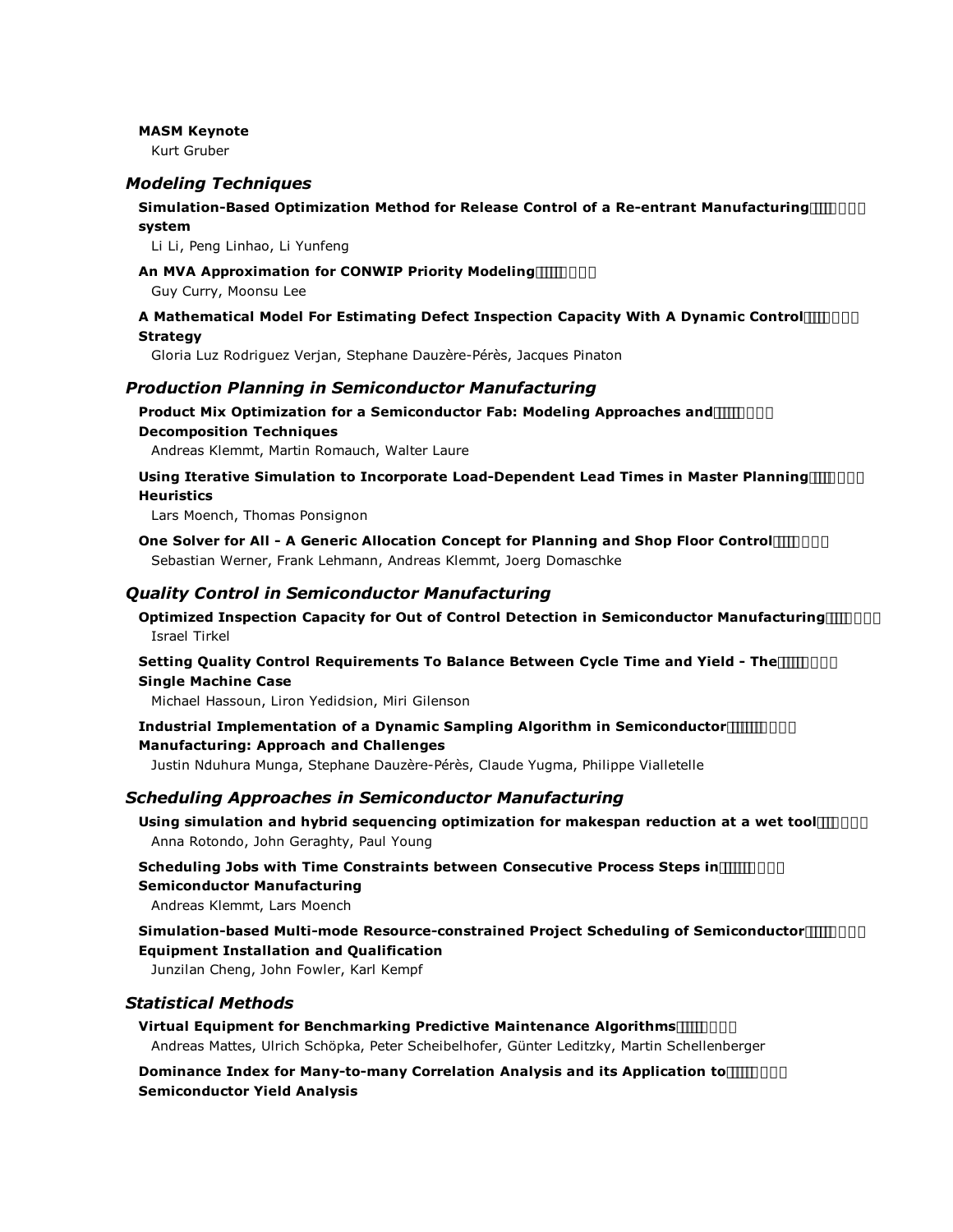Amos Hong, Argon Chen

#### **Treatment of Missing Values for Association Rule-Based Tool Commonality Analysis in Semiconductor Manufacturing**

Rong-Huei Chen, Chih-Min Fan

#### **Identifying Illed Tool Combinations via Gibbs Sampler for Semiconductor Manufacturing Yield Diagnosis**

Yu-Chin Hsu, Chih-Min Fan, Rong-Huei Chen

#### *Supply Chain Management Approaches*

**Simulation of a Green Wafer Fab Featuring Solar Photovoltaic Technology and Storage System**

Leann Sanders, Stephanie Lopez, Gregory Guzman, Jesus Jimenez, Tongdan Jin

**An Evaluation of an Option Contract in Semiconductor Supply Chains** Konstanze Knoblich, Cathal Heavey, Peter Williams

#### **A Multi-Stage Discrete Event Simulation Approach for Scheduling of Maintenance Activities in a Semiconductor Manufacturing Line**

Wolfgang Scholl, Marcin Mosinski, Boon Ping Gan, Peter Lendermann, Daniel Noack, Patrick Preuss

#### *Tool Modeling Approaches*

**Single Toolset Simulation Modeling Approaches in Semiconductor Manufacturing** Kamil Erkan Kabak, Cathal Heavey, Brian Kiernan

**Admission Control for Batch Processes with Downstream Queue Time Constraints** Cheng-Hung Wu, Yu-Ching Cheng, Ping-Ju Tang, Jiun-Yu Yu

#### **Improving Cluster Tools Performance Using Colored Petri Nets in Semiconductor Manifacturing**

Dongjin Kim, Emrah Cimren, Robert Havey, Abbas K. Zaidi

## *Tutorial on Central Planning*

**Tutorial: Illusion of Capacity - Challenge of Incorporating the Complexity of FAB Capacity (Tool Deployment & Operating Curve) into Central Planning for Firms with Substantial NON-FAB Complexity**

Kenneth Fordyce, R. John Milne, John Fournier, Harpal Singh

# **Military**

#### *Combat Modeling and Mission Analysis*

**An Agent-Based Model of the Battle of Isandlwana** Chris Scogings, Ken Hawick

**An Approximative Method of Simulating a Duel** Mikko Pakkanen, Esa Lappi, Bernt Akesson

**Modeling of Canadian Forces' Northern Operations and Their Staging** Jean-Denis Caron, Yvan Gauthier, Ahmed Ghanmi

#### *Defense and Security Applications of M&S - Grand Challenges and Current Efforts*

**Defense and Security Applications of M&S - Grand Challenges and Current Efforts** Andreas Tolk, Nabil R. Adam, Erdal Cayirci, Stefan Pickl, Randall Shumaker, Joseph A. Sullivan, William F. Waite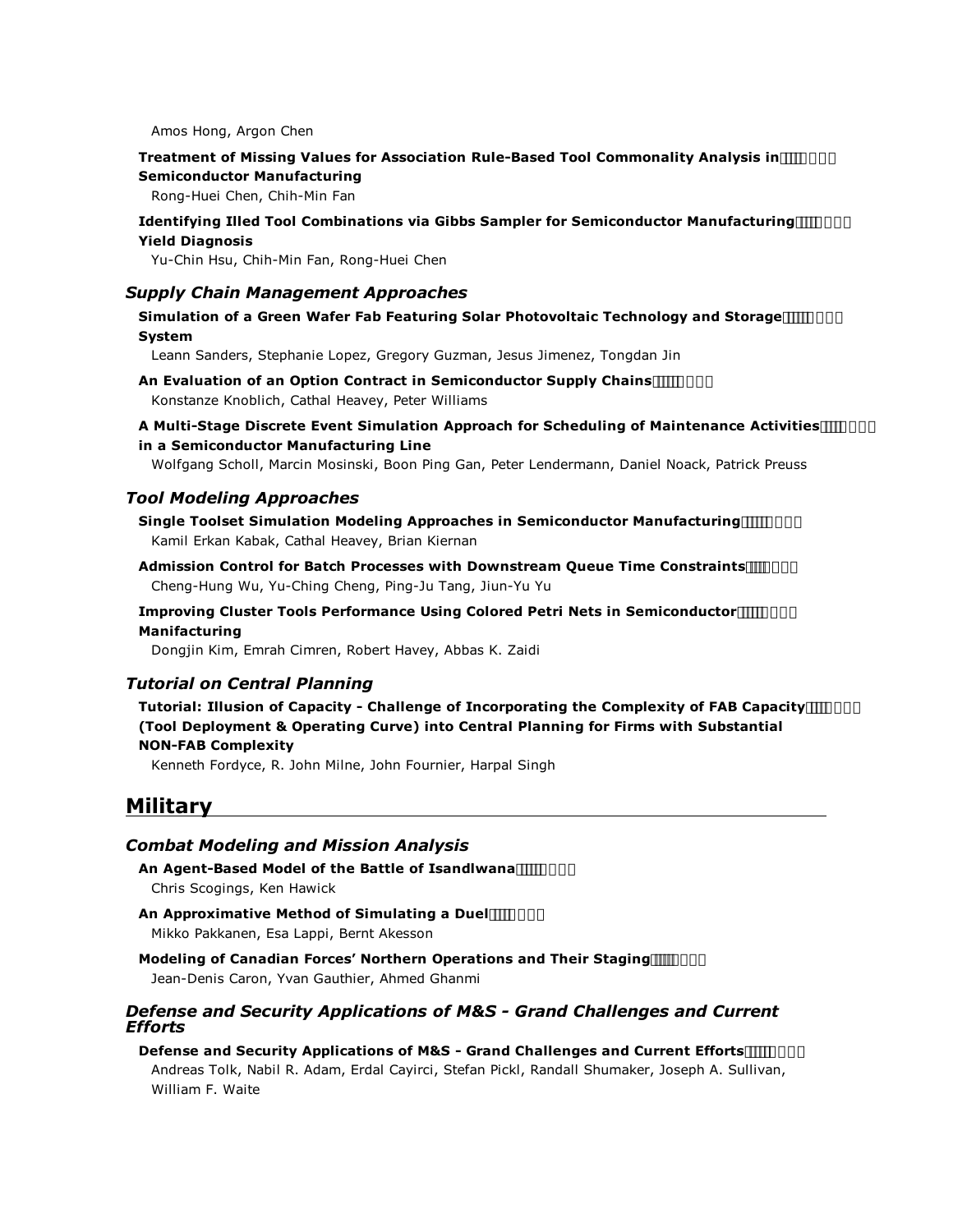#### *Military Analysis*

**Metamodeling of Simulations Consisting of Time Series Inputs and Outputs** Scott Rosen, Christopher Saunders, Samar Guharay

**Assessing the Robustness of UAV Assignments**

Enver Yucesan, Yucel Alver, Murat Ozdogan

**Effective Crowd Control Through Adaptive Evolution of Agent-based Simulation Models** Nan Hu, James Decraene, Wentong Cai

#### *Military Logistics*

**Tactical Combat Casualty Care: Strategic Issues of a Serious Simulation Game Development** Marko Hofmann, Hwa Feron

**A Location Model for Storage of Emergency Supplies to Respond to Technological Accidents in Bogotá**

Ridley S. Morales Mahecha, Raha Akhavan-Tabatabaei

**Simulating Tomorrow's Supply Chain Today** Randolph Bradley, Jarrod Goentzel

#### *Military Simulation Methodologies*

**ISO and OGC compliant Database Technology for the development of Simulation Object Databases**

Martin Krückhans

**Effects of Terrain in Computational Methods for Indirect Fire** Esa Lappi, Mikko Sysikaski, Bernt Åkesson, Ziya Yildirim

**Effects of Stochastic Traffic Flow Model on Expected System Performance** John Hyland, Cheryl Smith

#### *NATO Military M&S / Simulation-Enhanced Military Testing*

**Using Models and Simulations to Enhance Military Testing** Jeffery Peterson

**NATO MSG-88 case study results to demonstrate the benefits of using Data Farming for military decision support**

Daniel Kallfass, Tobias Schlaak

**JCW Environment Development Branch Support for NATO Simulation Activities** Francis A. Bowers, Amy Grom

## **Modeling Methodology**

#### *Beyond Simulation*

- **Investigating Unexpected Outcomes Through the Application of Statistical Debuggers** Kelsey Dutton, Ross Gore, Paul Reynolds
- **Hidden Non-Markovian Reward Models: Virtual Stochastic Sensors for Hybrid Systems** Claudia Krull, Graham Horton
- **Reconstructing species-based dynamics from stochastic rule-based models** Tatjana Petrov, Jerome Feret, Heinz Koeppl

#### *Distributed Computation*

**Hardware-in-the-Loop Simulation for Automated Benchmarking of Cloud Infrastructures**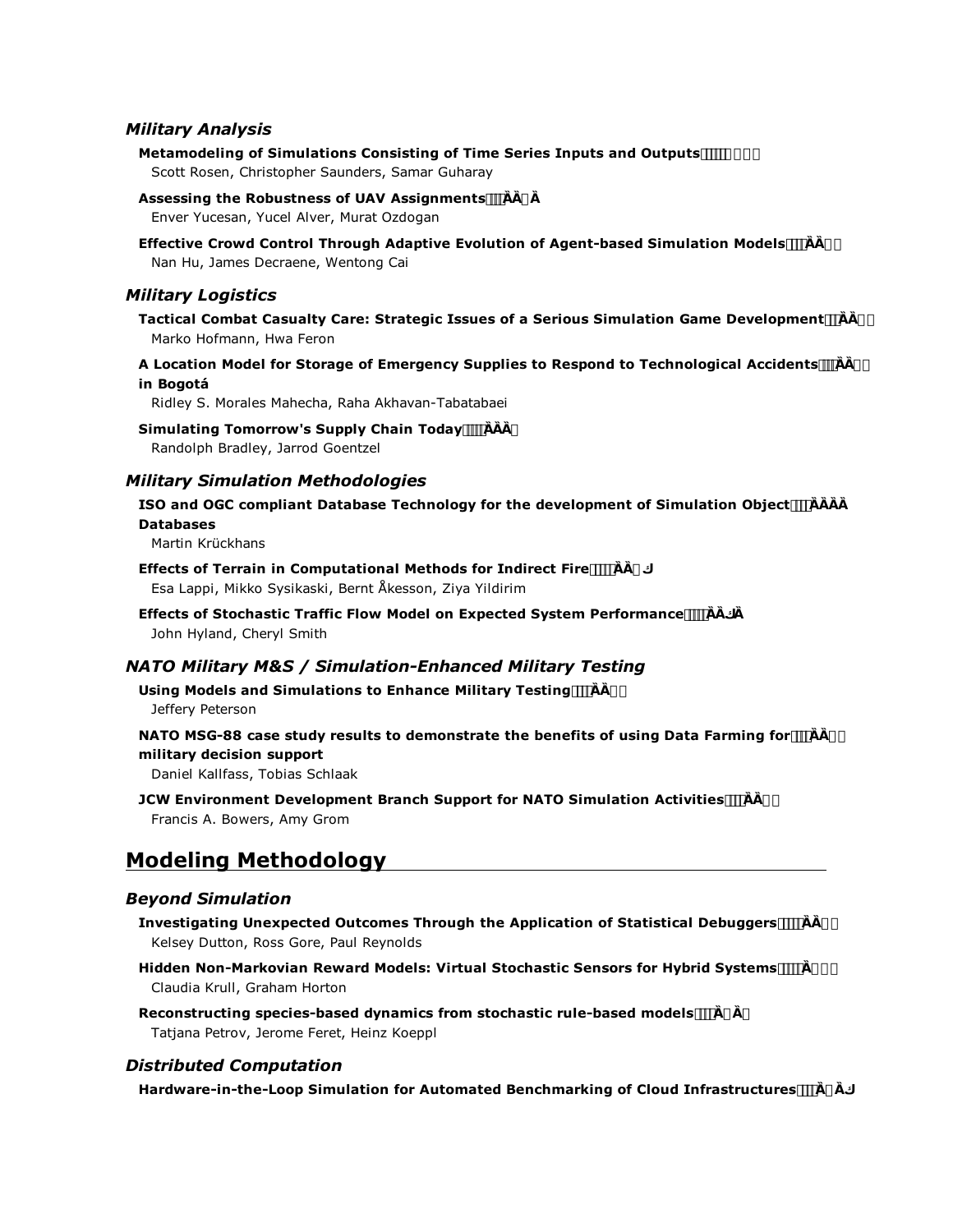Qi Liu, Marcio Silva, Michael Hines, Dilma Da Silva

**A Model-Driven Method For Building Distributed Simulation Systems from Business Process Models**

Paolo Bocciarelli, Daniele Gianni, Alessandra Pieroni, Andrea D'Ambrogio

**Technical Engine for Democratizing Modeling, Simulations, and Predictions.** Justyna Zander, Pieter J. Mosterman

#### *Efficient & Effective Simulation*

**Allocation of Simulation Effort for Neural Network vs. Regression Metamodels** Corinne MacDonald, Eldon Gunn

**Efficient Simulation of Charge Transport in Deep-Trap Media** Timothy Brereton, Dirk Kroese, Volker Schmidt, Ole Stenzel, Bjoern Baumeier

**A Time-Based Decomposition Algorithm for Fast Simulation with Mathematical Programming Models**

Arianna Alfieri, Andrea Matta

#### *MM-Panel & Discussion*

**Panel on Grand Challenges for Modeling & Simulation** Simon Taylor, Paul Fishwick, Richard Fujimoto, Adelinde Uhrmacher, Ernest Page, Gabriel Wainer

#### *Modeling Approaches I*

- **Modeling and Simulation of Agents and their Environment using Multi-Level-DEVS** Alexander Steiniger, Frank Krüger, Adelinde Uhrmacher
- **Conceptual Modeling with Processes** Andreas Tolk, Charles D. Turnitsa
- **A Compositional Approach for Modeling and Simulation of Bio-Molecular Systems** Fernando Barros

#### *Modeling Approaches II*

- **Modeling the Minsky Triad: A Framework to Perform Reflexive M&Amp;S Studies** Bruno Bonté, Jean-Pierre Müller, Raphaël Duboz
- **Hybrid Simulation of Renewable Energy Generation and Storage Grids** Peter Bazan, Reinhard German
- **Integrating Discrete-Event and Time-Based Models With Optimization for Resource Allocation**

Teresa A. Hubscher-Younger, Pieter J. Mosterman, Seth DeLand, Omar Orqueda, Doug Eastman

#### *Multi-Agent Systems*

- **How to Design Agent-Based Simulation Models Using Agent Learning** Robert Junges, Franziska Klügl
- **User Understanding of Cognitive Processes in Simulation** David Scerri, Sarah Hickmott, Lin Padgham
- **Grid-based partitioning for large-scale distributed agent-based crowd simulation** Yongwei Wang, Michael Lees, Wentong Cai

#### *Principlies of M&S*

**An Integrated Approach for the Validation of Emergence in Component-based Simulation Models**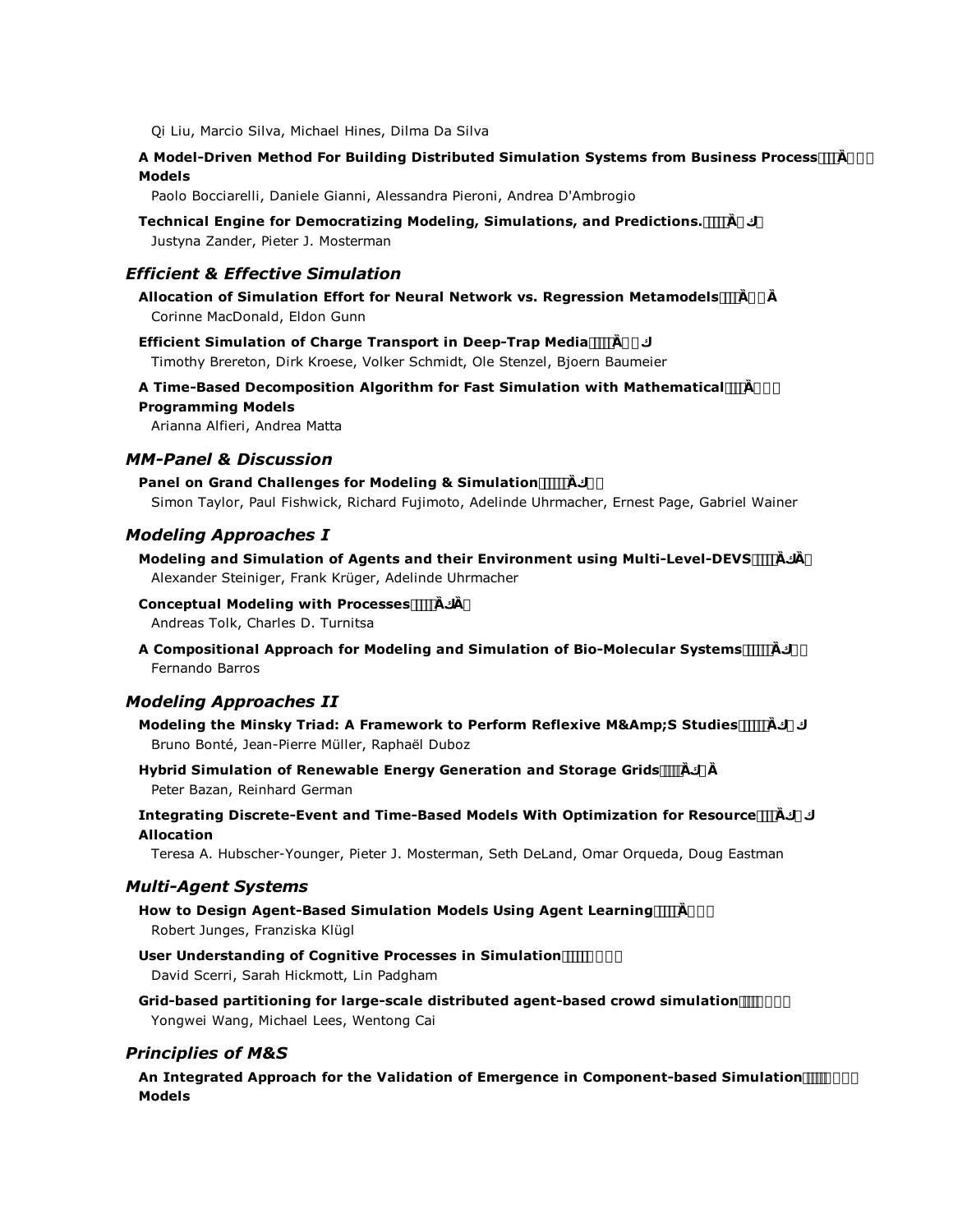Claudia Szabo, Yong Meng Teo

**Semiotics, Entropy, and Interoperability of Simulation Systems – Mathematical Foundations of M&S Standardization**

Andreas Tolk, Saikou Diallo, Jose Padilla

**On Reproducibility and Traceability of Simulations** Olivier Dalle

# **Network Modeling and Simulation**

#### *Simulation and Performance*

- **Analytical Modeling and Simulation of the Energy Consumption of Independent Tasks** Thomas Rauber, Gudula Rünger
- **Validation of Application Behavior on a Virtual Time Integrated Network Emulation Testbed** Yuhao Zheng, Dong Jin, David Nicol
- **Runtime Performance and Virtual Network Control Alternatives in VM-based High-fidelity Network Simulations**

Srikanth Yoginath, Kalyan Perumalla, Brian J. Henz

#### *Support for Network Simulation*

**Simulation Visualization of Distributed Communication Systems** Mihal Brumbulli, Joachim Fischer

**SAFE: Simulation Automation Framework for Experiments**

L. Felipe Perrone, Christopher S. Main, Bryan C. Ward

**Using Network Simulation in Classroom Education** George Riley

# **New Methods in Manufacturing Simulation**

## *Emulation and Virtual Ramp-up*

- **Embedded Simulation for Automation Of Material Manipulators in A Sputtering PVD Process** Gerhard Rath, Jürgen Lackner, Wolfgang Waldhauser
- **Towards an Integrated Simulation and Virtual Commissioning Environment for Controls of Material Handling Systems**

Stephan Seidel, Ulrich Donath, Jürgen Haufe

**Integration of Emulation Functionality into an Established Simulation Object Library** Torben Meyer, Carsten Pöge, Gottfried Mayer

#### *Manufacturing Simulation and Optimization*

- **Simulation and Optimization of Robot Driven Production Systems for Peak-load Reduction** Sören Lorenz, Anja Fischer, Matthias Hesse
- **Fast Converging, Automated Experiment Runs for Material Flow Simulations Using Distributed Computing and Combined Metaheuristics**

Christoph Laroque, Alexander Klaas, Jan-Hendrik Fischer, Mathis Kuntze

**Real-World Simulation-Based Manufacturing Optimization using Cuckoo Search** Anna Syberfeldt, Simon Lidberg

#### *Production Modeling Support*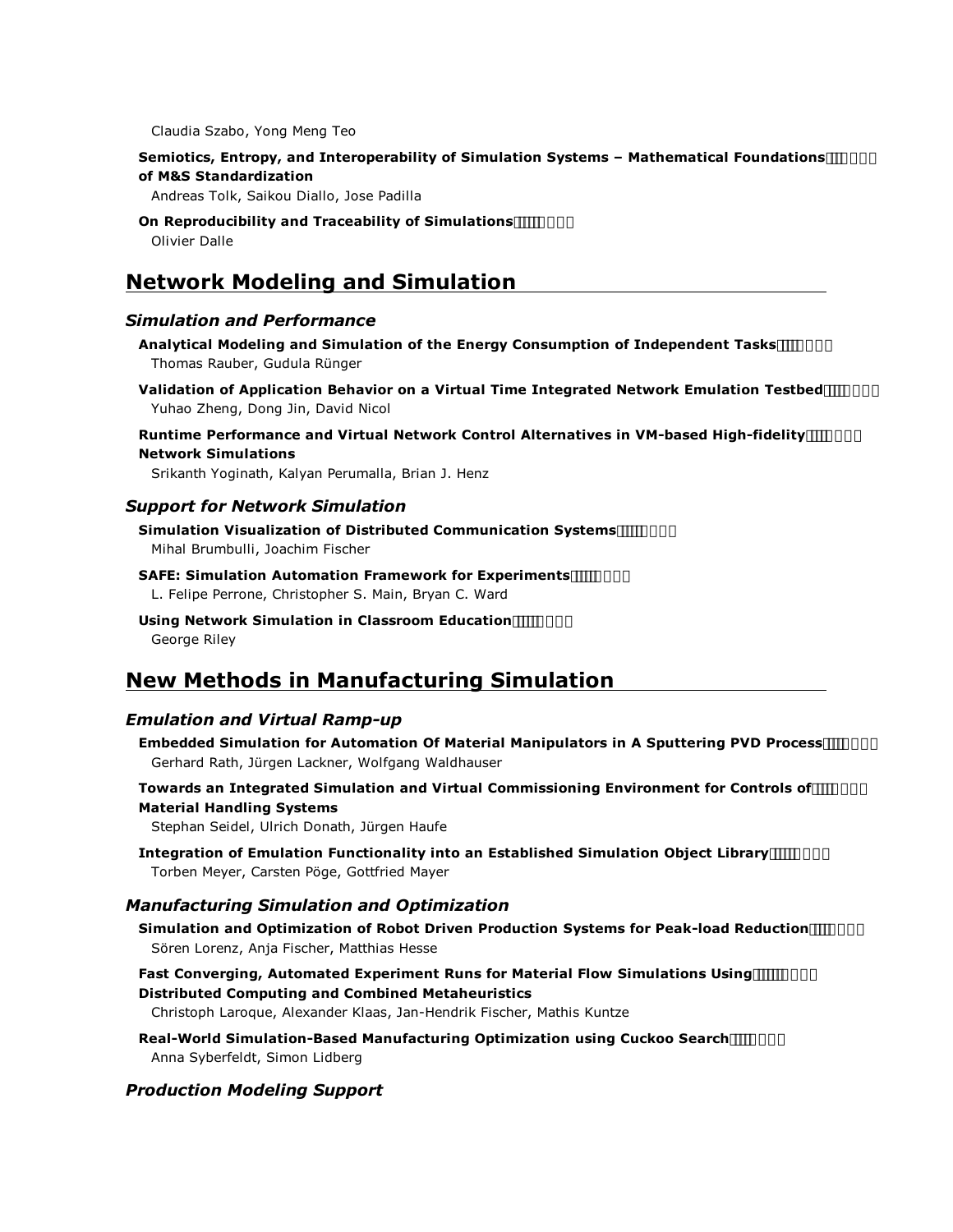#### **Towards Assisted Input and Output Data Analysis in Manufacturing Simulation: The Edasim Approach**

Tjorben Bogon, Ulrich Jessen, Andreas Lattner, Dimitrios Paraskevopoulos, Markus Schmitz, Sven Spieckermann, Ingo Timm, Sigrid Wenzel

#### **System Modeling in Sysml and System Analysis in Arena**

Ola Batarseh, Leon McGinnis

## **Applying Semantic Web Technologies for Efficient Preparation of Simulation Studies in Production and Logistics**

Markus Rabe, Pavel Gocev

#### *Road and Bridges Simulation*

#### **Effective Strategies for Simulating One-of-a-Kind Construction Projects** Simaan AbouRizk, Ronald Ekyalimpa, Jack Farrar

#### **Construction Operations Simulation under Structural Adequacy Constraints: the**

#### **Stonecutters Bridge Case Study**

Wah-Ho Chan, Ming Lu

**Simulation of Mobile Falsework Utilization Methods in Bridge Construction** Hexu Lia, Ming-Fung Francis Siu, Sebastian Hollermann, Ronald Ekyalimpa, Ming Lu, Simaan Abourizk, Hans.Joachim Bargstaedt

#### *Simulation for Feasibility Assessment*

- **Complex Agent Interactions in Operational Simulations for Aerospace Design** Benjamin Schumann, Jim Scanlan, Hans Fangohr
- **Flexible Work Organization in Manufacturing A Simulation-supported Feasibility Study –** Gert Zülch, Mikko Börkircher

#### *Simulation for Manufacturing Control Support*

**Simulation-based optimization in make-to-order production: Scheduling for a special purpose glass manufacturer**

Carsten Ehrenberg, Jürgen Zimmermann

**Using A Scalable Simulation Model to Evaluate the Performance of Production System Segmentation in A Combined MRP and Kanban System**

Thomas Felberbauer, Klaus Altendofer, Alexander Huebl

# **Logistics Sensitivity Of Construction Processes**

Julia Katharina Voigtmann, Hans-Joachim Bargstädt

#### *Standards in Manufacturing Simulation*

**Model generation in SLX using CMSD and XML Stylesheet transformations** Soeren Bergmann, Soeren Stelzer, Sascha Wuestemann, Steffen Strassburger

#### **A new web based method for distribution of simulation experiments based on the CMSD standard**

Soeren Bergmann, Soeren Stelzer, Steffen Strassburger

#### **A Framework For Interoperable Sustainable Manufacturing Process Analysis Applications Development**

Guodong Shao, Frank Riddick, Ju Yeon Lee, Mark Campanelli, Duck Bong Kim, Yung-Tsun Lee

# **New Methods in Transport and Logistics Simulation**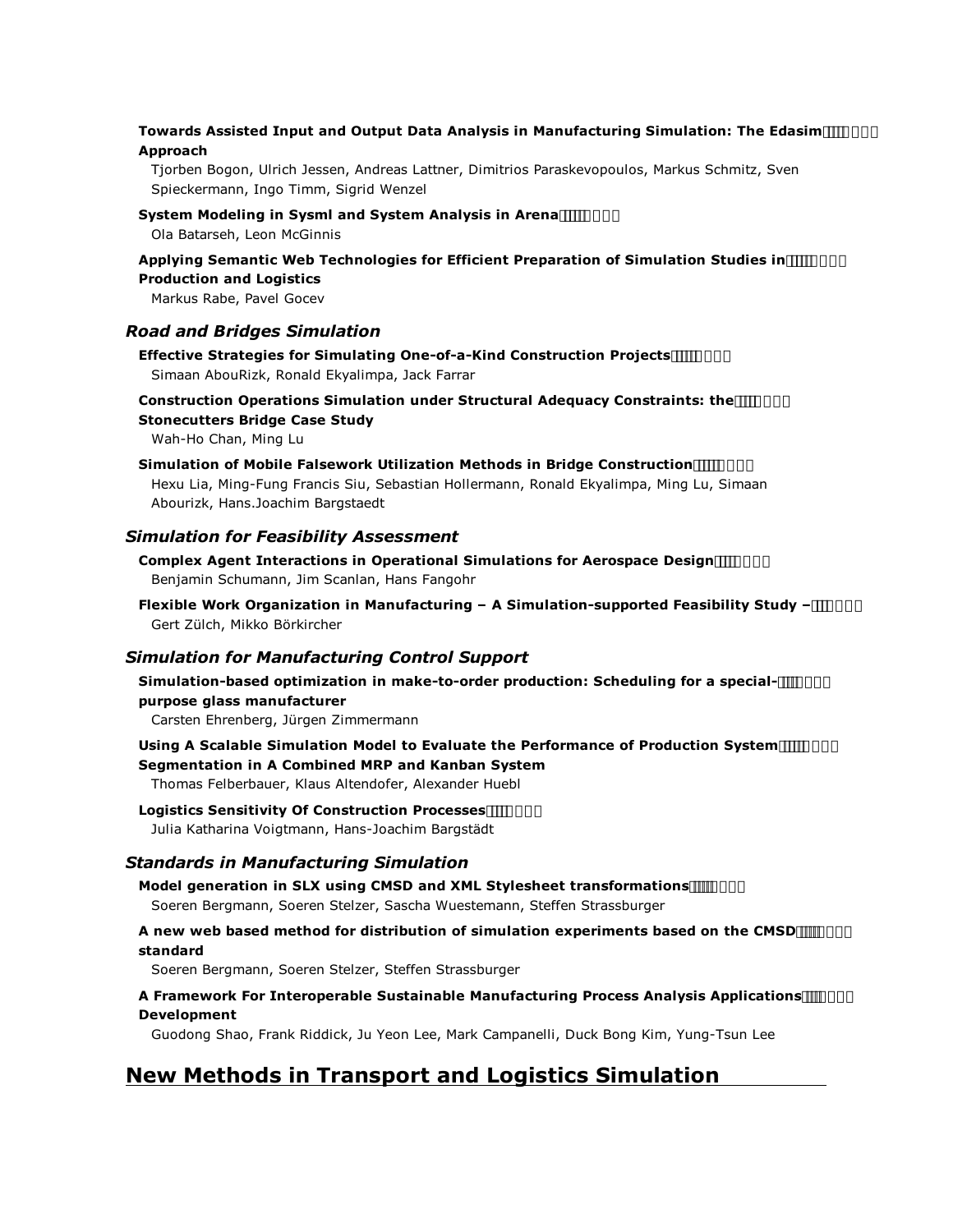#### *Material Handling Systems*

**Event Based Recognition and Source Identification of Transient Tailbacks in Manufacturing Plants**

Clemens Schwenke, Thomas Wagner, André Gellrich, Klaus Kabitzsch

**Semi-Automatic Simulation-Based Bottleneck Detection Approach**

Simeon Rehbein, Marco Lemessi, Thomas Schulze, Gordon Rehn

#### **Modeling of Handling Task Sequencing to Improve Crane Control Strategies in Container Terminals**

Jan Kaffka, Uwe Clausen

#### *Simulation and Optimization for MHS*

**Combining Monte-Carlo Simulation With Heuristics for Solving the Inventory Routing Problem with Stochastic Demands**

José Cáceres-Cruz, Angel Juan, Scott Grasman, Tolga Bektas, Javier Faulin

#### **SIM-Randsharp: A Hybrid Algorithm for Solving The ARC Routing Problem with Stochastic Demands**

Sergio González Martín, Angel Juan, Daniel Riera, Mónica Elizondo, Pau Fonseca

#### **A Simulation-Based Optimization Heuristic Using Self-Organization for Complex Assembly Lines**

Evangelos Angelidis, Daniel Bohn, Oliver Rose

#### *Simulation for Sustainable Logistics*

#### An approach of methods for increasing flexibility in green supply chains driven by "" \$' **simulation**

Markus Rabe, Sven Spieckermann, Adrienn Horvath, Till Fechteler

#### **Intra-Simulative Ecological Assessment of Logistics Networks: Benefits, Concepts, and Tool Enhancement**

Jan Cirullies, Michael Toth, Christian Schwede

# **Supply Chain Carbon Footprint Tradeoffs Using Simulation**

Sanjay Jain, Erik Lindskog, Bjorn Johansson

#### *Simulation in Three Dimensions*

#### **Assessment Methodology for Validation of Vehicle Dynamics Simulations Using Double Lane Change Maneuver**

Emir Kutluay, Hermann Winner

**Combining Point Cloud Technologies with Discrete Event Simulation** Erik Lindskog, Jonatan Berglund, Johan Vallhagen, Rolf Berlin, Björn Johansson

**Automatic Collision Free Path Planning in Hybrid Triangle and Point Models** Sebastian Tafuri, Evan Shellshear, Robert Bohlin, Johan S. Carlson

#### *Simulation of Supply Chains*

**A Simulation-Based Approach to Capturing Autocorrelated Demand Parameter Uncertainty in Inventory Management**

Alp Akcay, Bahar Biller, Sridhar Tayur

**Cloud Computing Architecture For Supply Chain Network Simulation** Manuel Rossetti, Yaohua Chen

#### *Transport Networks*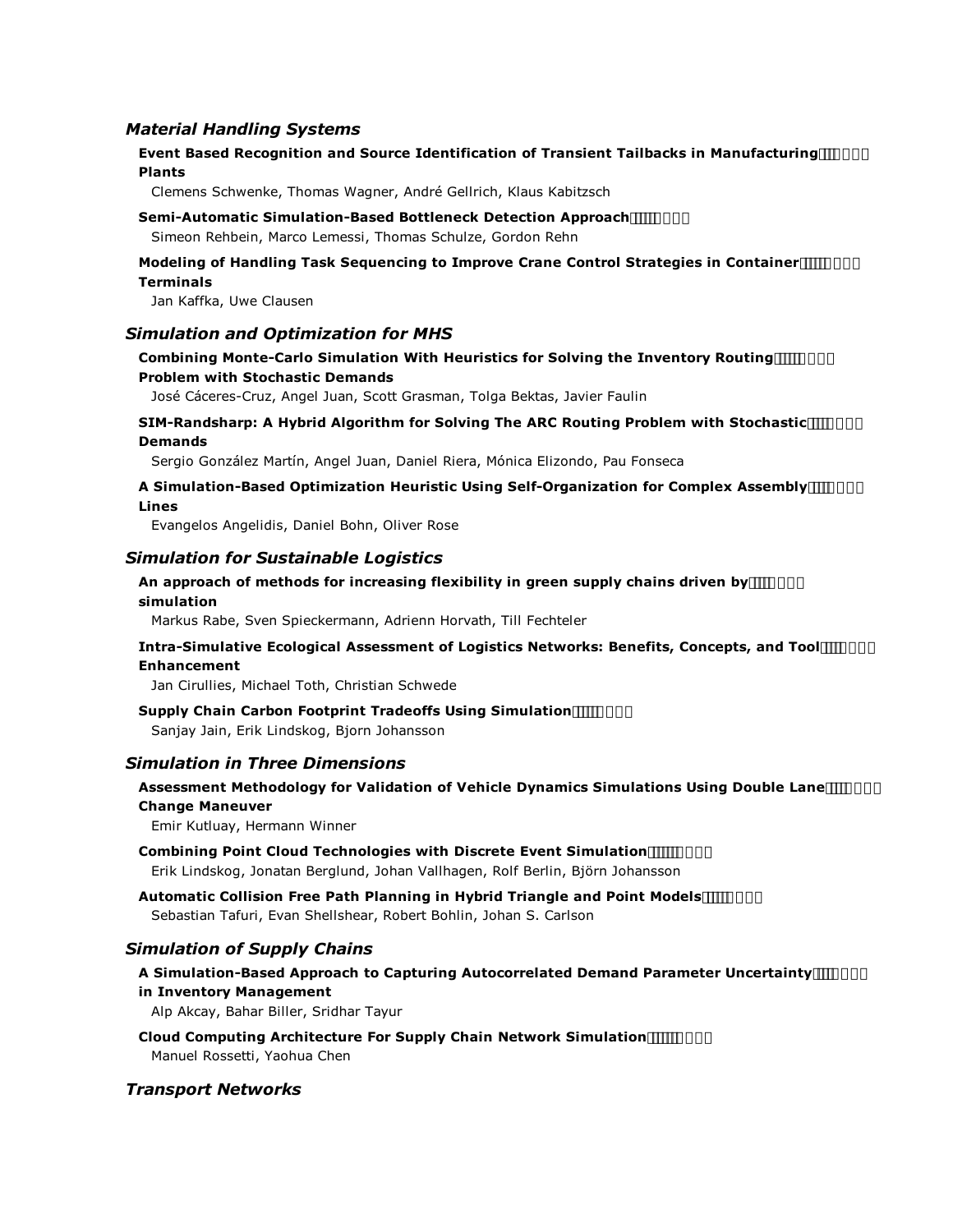- **Modeling the global freight transportation system: A multi-level modeling perspective** Ronald Halim, Lorant Tavasszy, Mamadou Seck
- **Statistical modelling of delays in a rail freight transportation network** Janos Barta, Andrea Emilio Rizzoli, Matteo Salani, Luca Maria Gambardella
- **Simulation Backbone for Gaming Simulation in Railways: A Case Study** Dick Middelkoop, Sebastiaan Meijer, Joris Steneker, Emdzad Sehic, Maura Mazzarello

# **Performance Issues of Simulation Software**

#### *Performance Issues in Parallel and Distributed Simulation*

- **Using DVFS to Optimize Time Warp Simulations** Ryan Child, Philip Wilsey
- **Assessing Load-Sharing within Optimistic Simulation Platforms** Roberto Vitali, Alessandro Pellegrini, Francesco Quaglia
- **Model-driven Performance Prediction of HLA-Based Distributed Simulation Systems** Daniele Gianni, Paolo Bocciarelli, Andrea D'Ambrogio

#### *Performance Issues of Simulation Software*

**The Shortest Path: Comparison of Different Approaches and Implementations for the Automatic Routing of Vehicles**

Kai Gutenschwager, Axel Radtke, Georg Zeller, Sven Völker

- **Optimal Computing Budget Allocation in a Small Budget Environment** G. LaPorte, Juergen Branke, Chun-Hung Chen
- **Refactoring and Automated Performance Tuning of Computational Chemistry Application Codes**

Shirley V. Moore

# **Petri Nets, Simulation and Applications**

## *Colored Petri Nets*

**A Machine Learning Approach for Generating Temporal Logic Classifications of Complex Model Behaviours**

Daniele Maccagnola, Enza Messina, Qian Gao, David Gilbert

#### **An Efficient Method for Unfolding Colored Petri Nets**

Fei Liu, Monika Heiner, Ming Yang

- **Efficient simulation of Stochastic Well-Formed Nets through symmetry exploitation** Giuliana Franceschinis, Marco Beccuti
- 5 A cXi `Y! VUgYX `5ddfcUW `hc `6]ca cXY` `9b[ ]bYYf]b[ `k ]h\ `DYhf] BYhg````' &+, Wolfgang Marwan, Mary Ann Blätke

#### *Modeling and Simulation by Hybrid Petri Nets*

#### **HPN modeling, Optimization and Control Law Extraction for Continuous Steel Processing Lines**

Eiji Konaka, Tatsuya Suzuki, Kazuya Asano, Yoshitsugu Iijima

**Modeling and Simulation by Hybrid Petri Nets** Hassane Alla, Latéfa Ghomri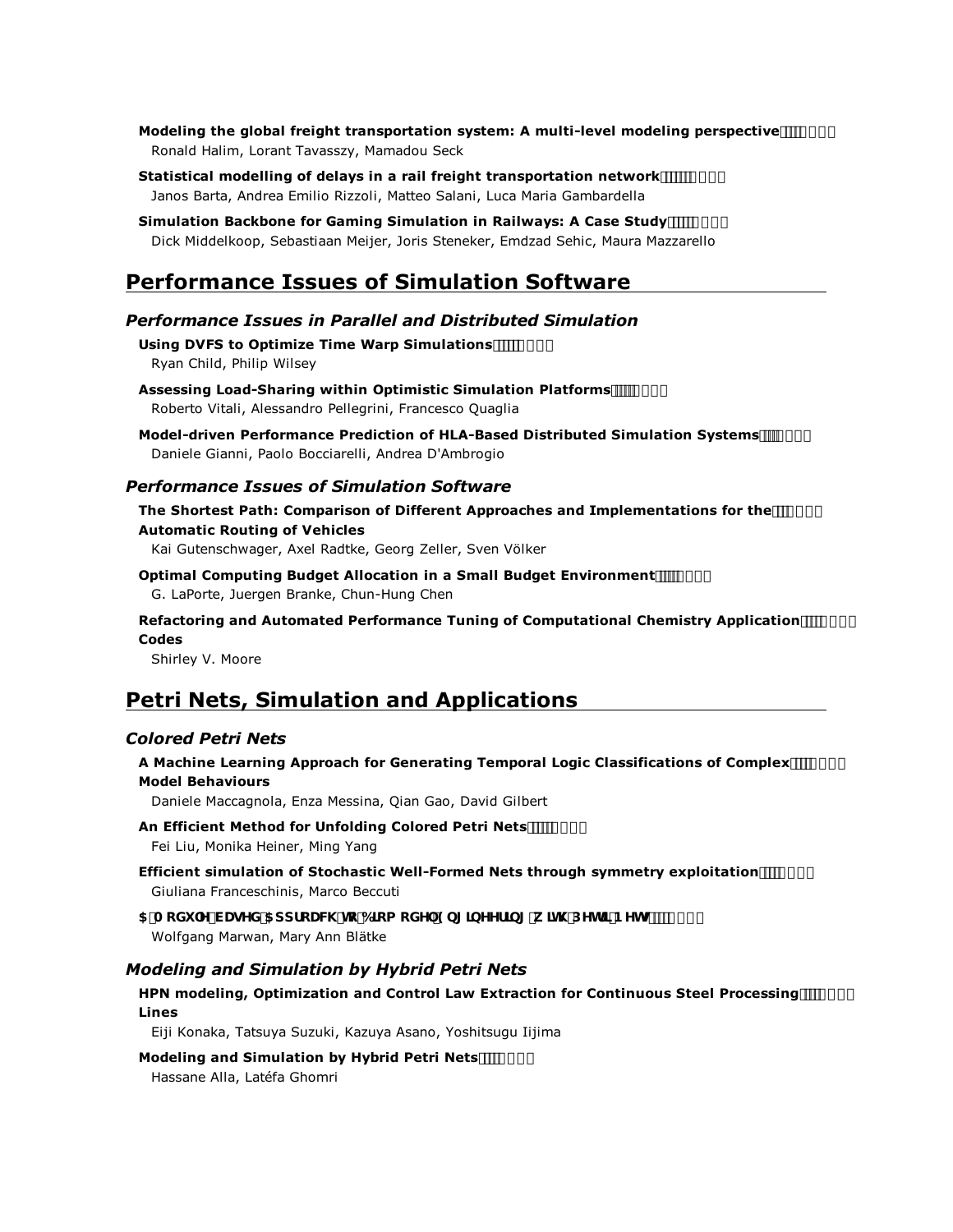**A New Object-Oriented Petri Net Simulation Environment Based On Modelica** Sabrina Proß, Sebastian Jan Janowski, Bernhard Bachmann, Ralf Hofestädt

#### *Non-Markovian Stochastic Petri Nets*

- **On Simulation of Non-Markovian Stochastic Petri Nets with Heavy-Tailed Firing Times** Peter Glynn, Peter Haas, Pierre Dersin, Rene C. Valenzuela
- **Investigating Coupling Patterns in State-Space Models for System Reliability** Vitali Volovoi

#### **Application of Non-Markovian Stochastic Petri Nets to the Modeling of Rail System Maintenance and Availability**

Pierre Dersin, Rene C. Valenzuela

# **PhD Colloquium**

#### *Doctoral presentations I*

Integrating Discrete Event Simulation and System Dynamics on Single Platform for <sup>18</sup> **Simulating Construction Operations**

Hani Alzraiee, Osama Moselhi, Tarek Zayed

**Database-Driven Distributed 3D Simulation**

Martin Hoppen

- **Modeling and Simulation of Agents and their Environment using Multi-Level-DEVS**<sup>11</sup>B#5 Alexander Steiniger
- **GUISE a tool for GUIding Simulation Experiments1\$** Stefan Leye, Adelinde M. Uhrmacher
- A new web based method for distribution of simulation experiments based on the CMSD<sup>11</sup>B#5 **standard**

Soeren Bergmann

- **A Forthcoming Useful Tool: Enhancing Understanding of Models through Analysis1\$** Kara A. Olson
- **Network Optimization prior to Dynamic Simulation of AMHS1\$** Christian Hammel

#### *Doctoral presentations II*

#### **Optimizing Assembly Line Supply by Integrating Warehouse Picking and Forklift Routing Using Simulation**

Stefan Vonolfen, Monika Kofler, Andreas Beham, Michael Affenzeller, Werner Achleitner

**New Control Variates for Levy Process Models** Kemal Dinçer Dingeç, Wolfgang Hörmann

#### A Simulation-Based Approach to Capturing Autocorrelated Demand Parameter Uncertainty <sup>"B#5</sup> **in Inventory Management**

Alp E. Akcay

**A New Approach to Unbiased Estimation for SDE's**

Chang-han Rhee

#### **A Hybrid Simulation Framework to Assess The Impact of Renewable Generators on A Distribution Network**

Fanny Anne Boulaire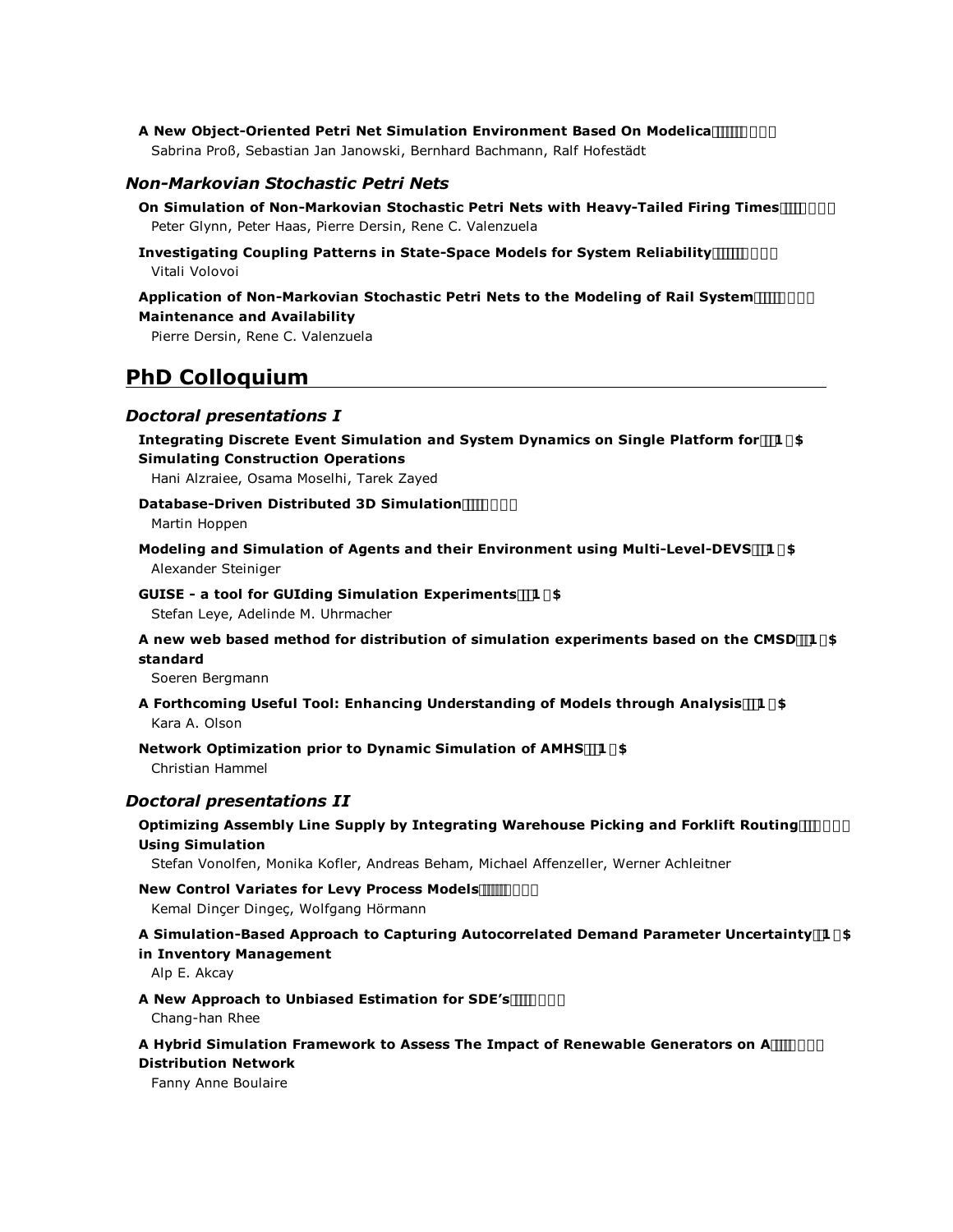**Time Buffer for Approximate Optimization of Production Systems: Concept, Applications and1\$ Structural Results**

Giulia Pedrielli

**Simulation-Based Analysis of the Bullwhip Effect Under Classical and Information Sharing1\$ Ordering Policies**

Ahmed Shaban

#### *Doctoral presentations III*

#### **Simulation With Data Scarcity: Developing A Simulation Model of A Hospital Emergency1\$ Department**

Yong-Hong Kuo, Janny M.Y. Leung, Colin A. Graham

- **Optimization via Gradient Oriented Polar Random Search** Haobin Li
- **A Framework to Schedule Surgeries in an Eye Hospital1\$** Hanna Ewen, Lars Mönch
- **Combining Monte-Carlo Simulation with Heuristics for Solving the Inventory Routing1\$ Problem with Stochastic Demands**

Jose Caceres-Cruz

- **Generation Of Alternatives for Model Predictive Control in Manufacturing Systems1\$** Soeren Stelzer
- Hybrid Method for Task Schedulling in A Distribution Center<sup>11</sup>B#5 David Ciprés, Carlos Millán, Ander Errasti
- **Analysis of Market Returns Using Multifractal Time Series and Agent-Based Simulation1\$** James R. Thompson, James R. Wilson

#### *Doctoral presentations IV*

- **A Comparative Analysis of Decentralized Power Grid Stabilization Strategies** Arnd Hartmanns
- **mosaik Scalable Smart Grid Scenario Specification** Steffen Schütte
- Autocorrelation Effects In Manufacturing Systems Performance: A Simulation Analysis<sup>111</sup>B#5 Diego Crespo Pereira

**Using Discrete-Event Simulation to analyze the process of cataract intervention at a <sup>11</sup>B#5 university hospital outpatient department**

Olav Goetz

**Simulation-based optimization in make-to-order production: Scheduling for a special-1\$ purpose glass manufacturer**

Carsten Ehrenberg

**Ranking and Selection with Unknown Correlation Structures**

Huashuai Qu

**Dddas-Based Multi-Scale Framework For Pedestrian Behavior Modeling and Interactions1\$ with Drivers**

Hui Xi

#### *Seven pitfalls in modeling and simulation research*

**Seven pitfalls in modeling and simulation research** Adelinde Uhrmacher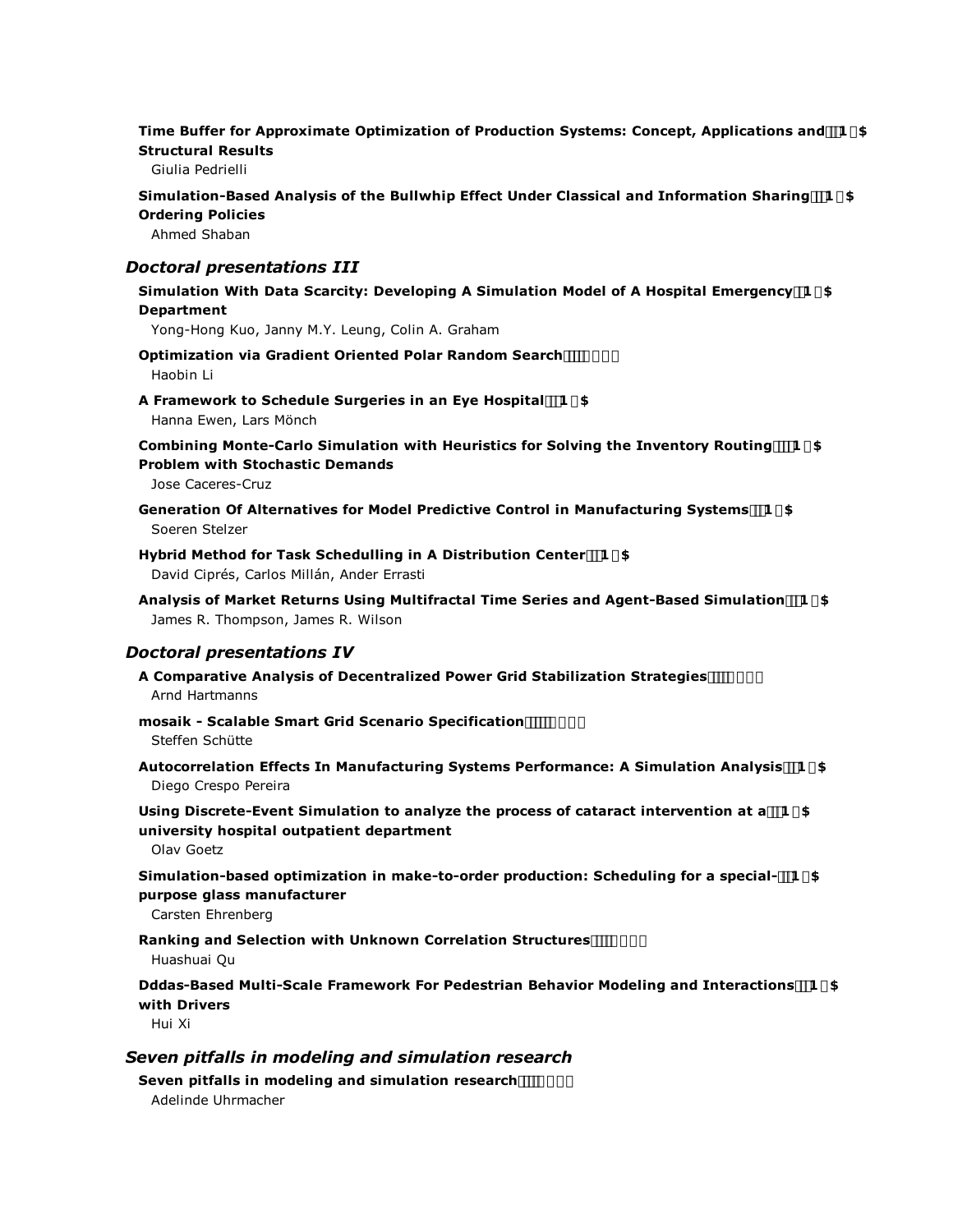# **Plenary Talks**

#### *Keynote on "Climate Change - State of the Science" by Stefan Rahmstorf*

Keynote on "Climate Change - State of the Science" by Stefan Rahmstorf<sup>"</sup>B#5 Stefan Rahmstorf

#### *Keynote on "The Propagation Approach for Computing Biochemical Reaction*  $B#5$ *Networks" by Thomas Henzinger*

**Keynote by Thomas Henzinger** Thomas Henzinger

#### *Titans Talk on "Modeling and Simulation of Complex Systems: are Petri nets useful?" by Gianfranco Balbo*

**Titans Talk by Gianfranco Balbo1\$** Gianfranco Balbo

## **Poster**

#### *Poster Madness: Analysis Methods and Applications*

**Optimization via Gradient Oriented Polar Random Search1\$** Haobin Li

**Combining Monte-Carlo Simulation With Heuristics For Solving the Inventory Routing1\$ Problem with Stochastic Demands**

Jose Caceres-Cruz

**New Control Variates for Levy Process Models 18#5** Kemal Dinçer Dingeç, Wolfgang Hörmann

A Simulation-Based Approach to Capturing Autocorrelated Demand Parameter Uncertainty B#5 **in Inventory Management**

Alp E. Akcay

**Analysis Of Market Returns Using Multifractal Time Series and Agent-Based Simulation1\$** James R. Thompson, James R. Wilson

**Time Buffer for Approximate Optimization of Production Systems: Concept, Applications and1\$ Structural Results**

Giulia Pedrielli

**Simulation-Based Analysis of the Bullwhip Effect Under Classical and Information Sharing1\$ Ordering Policies**

Ahmed Shaban

- **A Forthcoming Useful Tool: Enhancing Understanding of Models through Analysis1\$** Kara A. Olson
- **Ranking and Selection with Unknown Correlation Structures B#5**

Huashuai Qu

- **Using Simulation and Rough Set Learning to Detect Fault Location in Distribution Network1\$** Wei Wu, Feng Jin
- **Design and Application of Data Interchange Formats (DIFs) for Improving Interoperability**  $B#5$ **in SBA**

Hwang Ho Kim

#### **Analysing LTL Terminal Performance by combining Simulation and Statistics1\$**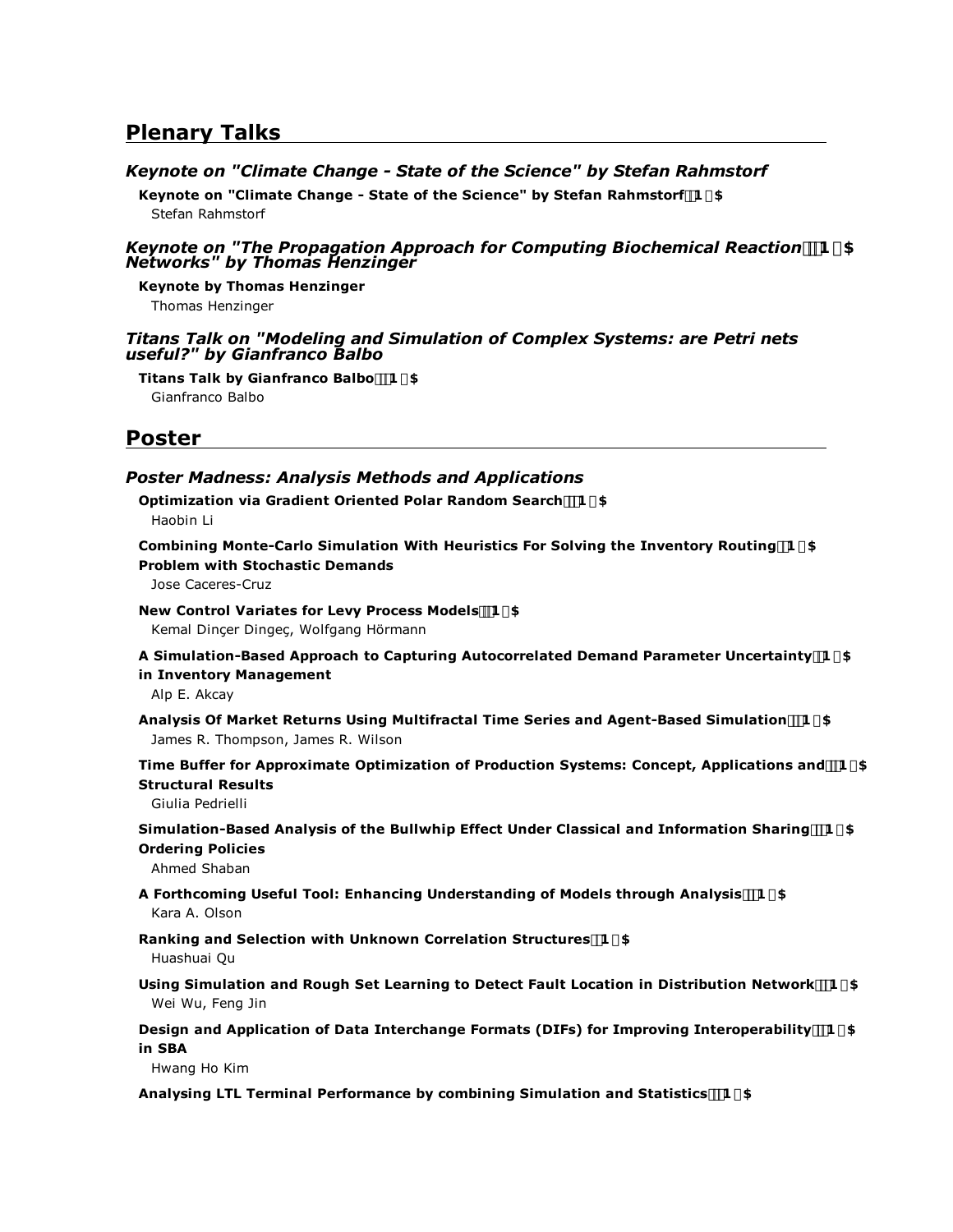Viktoria Sander, Sonja Kuhnt, Uwe Clausen, Jan Kaffka

- **A Simulation-Based Approach to Statistical Inventory Control1\$** Alp E. Akcay
- A New Approach to Unbiased Estimation for SDE's **18#5** Chang-han Rhee
- **Testing Stochastic Order for Reliability Analysis of Complex Systems1\$** Demet Batur, Fred Choobineh
- **Hybrid Simulation for Conditional Estimators Over an Infinite Interval<sup>11</sup>B#5** Chia-Li Wang, Ronald W. Wolff
- **Metamodel Variability Analysis Combining Bootstrapping and Validation Techniques**  $\mathbf{B} \neq 5$ Gabriella Dellino, Carlo Meloni
- **General Simulation Model to Improve the Design and Operation of Cross-Docking Systems1\$** Halston R. Hales, Allen G. Greenwood
- A Simulation Approch for an (R,Q) Inventory Model with A Deteriorating Item, Poisson<sup>118</sup>B#5 **Demand and Stochastic Lead Time**

S. Golshid Sharifnia, S. Mehdi Sajadifar, Mohammadmahdi Alizadeh

**Optimization Principles for Arithmetic Functions in Hardware-Software Co-Design1\$** Stephan Eidenbenz, Vladimir Delengov, Yuan Li, Nandakishore Santhi, Jennifer Thompson, Lukas Kroc

#### **Classification of Simulation-Optimization Methods1\$**

Gonçalo Figueira, Bernardo Almada-Lobo

#### *Poster Madness: Manufacturing and Logistics*

**Optimizing Assembly Line Supply by Integrating Warehouse Picking and Forklift Routing1\$ Using Simulation**

Stefan Vonolfen, Monika Kofler, Andreas Beham, Michael Affenzeller, Werner Achleitner

**Generation of Alternatives for Model Predictive Control in Manufacturing Systems1\$** Soeren Stelzer

#### A new web based method for distribution of simulation experiments based on the CMSD<sup>118</sup>B#5 **standard**

Soeren Bergmann

**Hybrid Method for Task Schedulling in A Distribution Center**<sup>11</sup>B#5 David Ciprés, Carlos Millán, Ander Errasti

**A Simulation-Based Approach for Obtaining Optimal Order Quantities of Short-Expiration1\$ Date Items at A Retail Store**

Haixia Sang

#### A Hybrid Simulation Framework to Assess The Impact Of Renewable Generators on A<sup>11</sup>B#5 **Distribution Network**

Fanny Anne Boulaire

#### **Simulation-based optimization in make-to-order production: Scheduling for a special-1\$ purpose glass manufacturer**

Carsten Ehrenberg

**Network Optimization prior to Dynamic Simulation of AMHS1\$** Christian Hammel

**Facilitating Emulation Project Analysis through the use of Protocol State Machines1\$**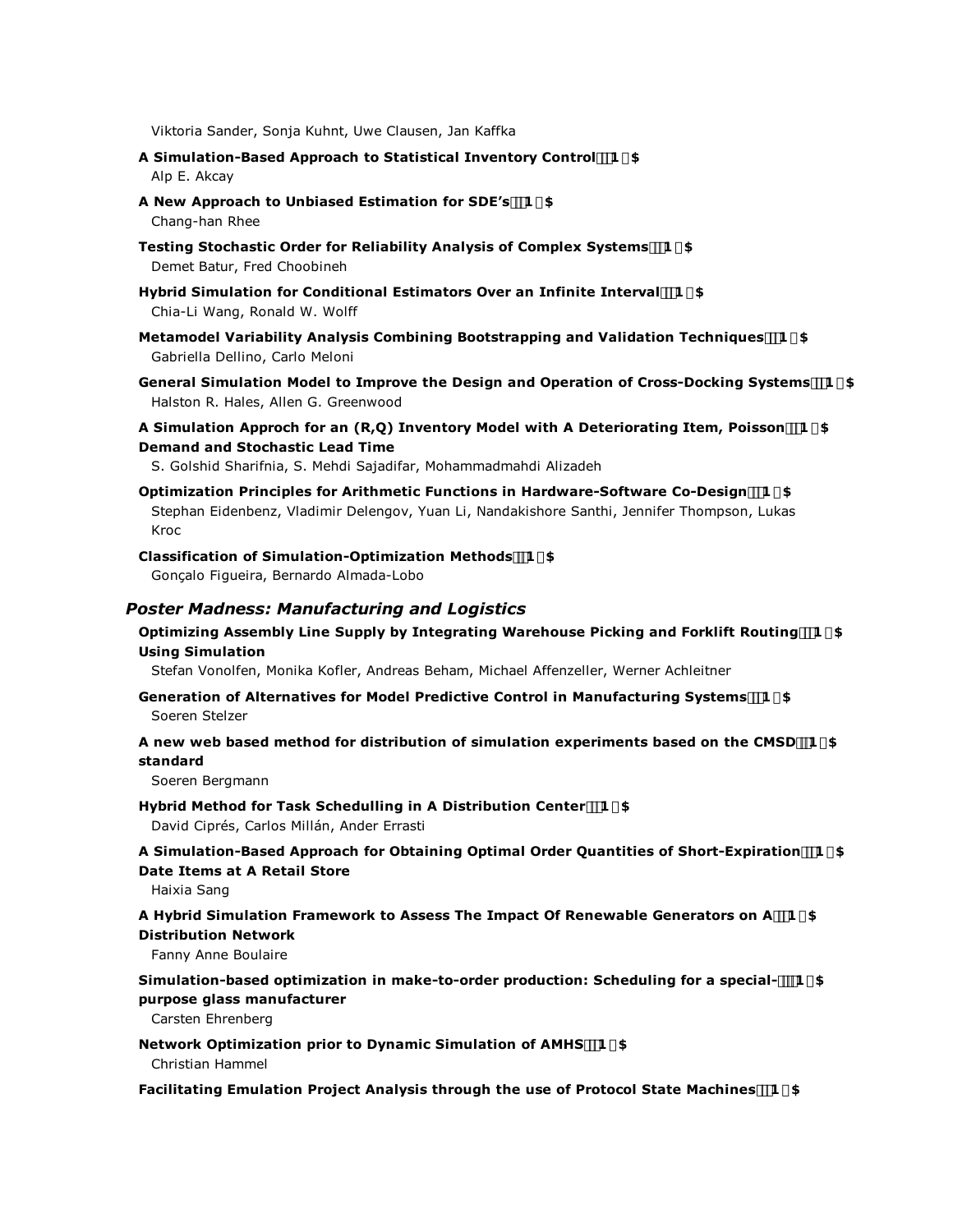Torben Meyer, Steffen Straßburger

Object-Oriented oil refinery simulation for fast and accurate investment assessment "B#5 Daniel Barry Fuller, Virgilio Jose Ferreira Filho, Claudio Limoeiro

#### **A Petri Net Based Method for the Early Verification &Amp; Validation of A Simulation Study1\$ in Construction Management**

Kais Samkari, Volkhard Franz

#### Material Flow Simulation for Process Development at a Telecommunication's Factory in the <sup>11</sup>B#5 **Amazon Region**

Eduardo Quaglia, Hélido Montenegro, Dalton Soares

A Tool for Analyzing Picking Operations within A Distribution Center<sup>11</sup>18#5 Bruno Santini, João Filho, Leonardo Chwif, Jerry Banks

#### **Combining Biased Randomization with Meta-Heuristics For Solving the Multi-Depot Vehicle1\$ Routing Problem**

Angel Juan, Mariana Coccola, Javier Faulin, Barry Barrios, Tolga Bektas, Sergio Gonzalez-Martin

#### Integrating Discrete Event Simulation and System Dynamics on Single Platform to Simulate<sup>11</sup>B#5 **Construction Operations**

Hani Alzraiee, Osama Moselhi, Tarek Zayed

- **Simulation-Based Optimization for Semiconductor Manufacturing using Hyper-Heuristics1\$** Tobias Uhlig, Oliver Rose, Falk Pappert
- Evaluation of Lot Release Policies for Cycle Time Improvement in Semiconductor<sup>118</sup>#5 **Manufacturing Systems: A Petri Net Approach**

Laura Oyuela Eslava, Raha Akhavan-Tabatabaei

- Efficient Design of Experiments for Model Predictive Control of Manufacturing Systems<sup>111</sup>B#5 Soeren Stelzer
- **X10-based Large Scale Traffic Simulation Platform1\$**

Toyotaro Suzumura, Hiroki Kanezashi

- **Simulation with Sustainability Aspects in the Manufacturing System Concept Phase1\$** Juhani Heilala, Pablo Bermell-Garcia, Marja Paju, Janne Kiirikki, Jari Montonen, Reino Ruusu, Simon Astwood, Kiran Krishnamurthy, Santiago Quintana
- Autocorrelation Effects In Manufacturing Systems Performance: A Simulation Analysis<sup>111</sup>B#5 Diego Crespo Pereira, David del Rio Vilas, Nadia Rego Monteil, Rosa Rios Prado, Alejandro Garcia del Valle

#### **SIMchronization: A Method Supporting the Synchronisation of Information and Material1\$ Flows**

Christoph Stephan Prackwieser

**Range Estimation for Electric Vehicles1\$** Michael Ahlborn, Christian Vetter, Oliver Zirn, Raul Heyne

#### *Poster Madness: Modeling Methods and Applications*

- **Modeling and Simulation of Agents and their Environment using Multi-Level-DEVS1\$** Alexander Steiniger
- **GPU-Based Simulation of Wireless Body Sensor Networks1\$** Dion Paul, Hongmei Chi

Using Simulation to Forecast the Demand for Hospital Emergency Services at the Regional<sup>11</sup>B#5 **Level**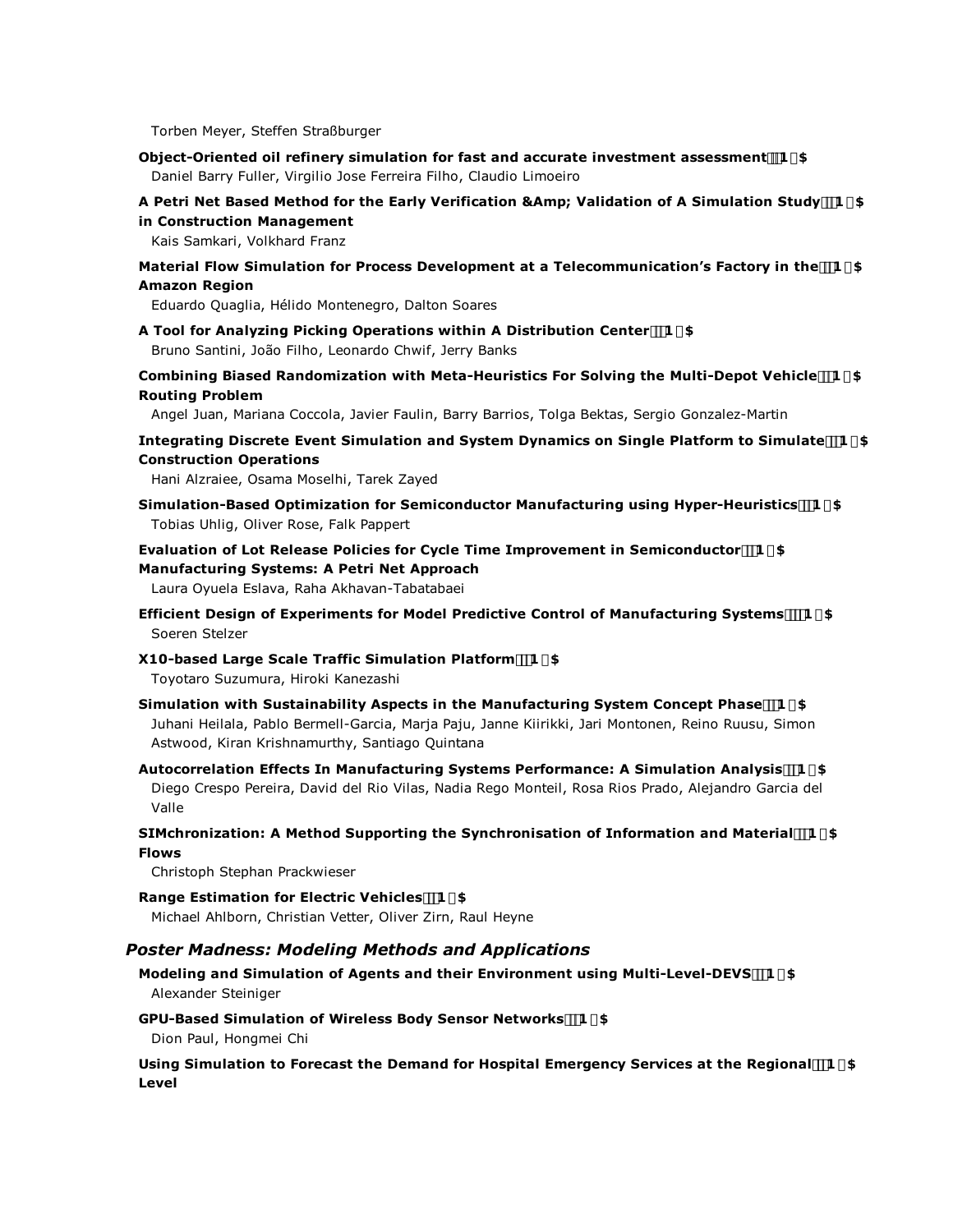Bozena Mielczarek, Justyna Uzialko-Mydlikowska

#### **A Decision Support System for Hospital Emergency Departments designed using1\$ Agent-Based techniques**

Manel Taboada, Eduardo Cabrera, Emilio Luque, Francisco Epelde, Maria Iglesias

#### **Using Agent-based Simulation to Understand Cooperation in Business Organizational "B#5 Settings**

Claudia Ribeiro, José Borbinha, José Tribolet, João Pereira

#### **Using Discrete-Event Simulation to analyze the process of cataract inter-vention at a <sup>11</sup>B#5 university hospital outpatient department**

Olav Goetz

#### Getting the most out of an international diffusion model through evolutionary<sup>11</sup>B#5 **programming.**

Chris Swinerd, Ken McNaught

#### An Integrated Approach to Mission Analysis and Mission Rehearsal **18#5**

Marcel Kvassay, Bernhard Schneider, Holger Bracker, Ladislav Hluchý, Štefan Dlugolinský, Michal Laclavík, Aleš Tavčar, Matjaž Gams, Dariusz Król, Michał Wrzeszcz, Jacek Kitowski

#### **A Stochastic Petri Net Model to Simulate the Intrinsic Variability of Tissue Factor Induced1\$ Coagulation Cascade**

Davide Castaldi, Daniele Maccagnola, Daniela Mari, Francesco Archetti

#### **Spatial Simulation of Actin Filament Dynamics on Structured Surfaces<sup>111</sup>B#5** Arne T. Bittig, Adelinde M. Uhrmacher, Claudia Matschegewski, J. Barbara Nebe

#### **NosoPolis: Towards a Hybrid Agent-Based Discrete Event Simulation Tool for Emergency<sup>11</sup>B#5 Medical Services Improvement**

Anastasia Anagnostou, Julie Eatock, Simon Taylor

- **Analysis of Carbon Monoxide Emissions in a Open Source Discrete-Event Simulator** João José de Assis Rangel, Gabriel Lima de Oliveira, Túlio Almeida Peixoto, Leonardo das Dores Cardoso, Ítalo de Oliveira Matias, Eduardo Shimoda
- **Blood Centre Inventory Analysis Using Discrete Simulation1\$** Felipe Baesler, Matias Nemeth, Alfonso Bastias, Cristina Martinez

#### Agent Based Framework For Avatar Interactions In An Adaptive Virtual World Game<sup>111</sup>B#5 **Environment**

Shalini Chauhan

#### Introduction of the Agent Based Fishery Management Model of Hawaii's Longline Fisheries<sup>118</sup>#5 Run YU

#### **DDDAS-Based Multi-Scale Framework for Pedestrian Behavior Modeling and Interactions1\$ with Drivers**

Hui Xi

#### Automated Transformation Between Modeling Languages with Different Expressiveness:  $B#5$ **Challenges and Results From a Use Case with SBML and ML-Rules**

Sebastian Nähring, Carsten Maus, Roland Ewald, Adelinde M. Uhrmacher

#### Workflow simulation applied to image-guided procedures. Understanding the present and  $\text{``B#5}$ **looking to the future.**

Fabiola Fernandez-Gutierrez

Integration of Social Criteria in a Simulation Software for a more Sustainable Production<sup>11</sup>B#5 Andi Widok, Paul Jahr, Lars Schiemann, Volker Wohlgemuth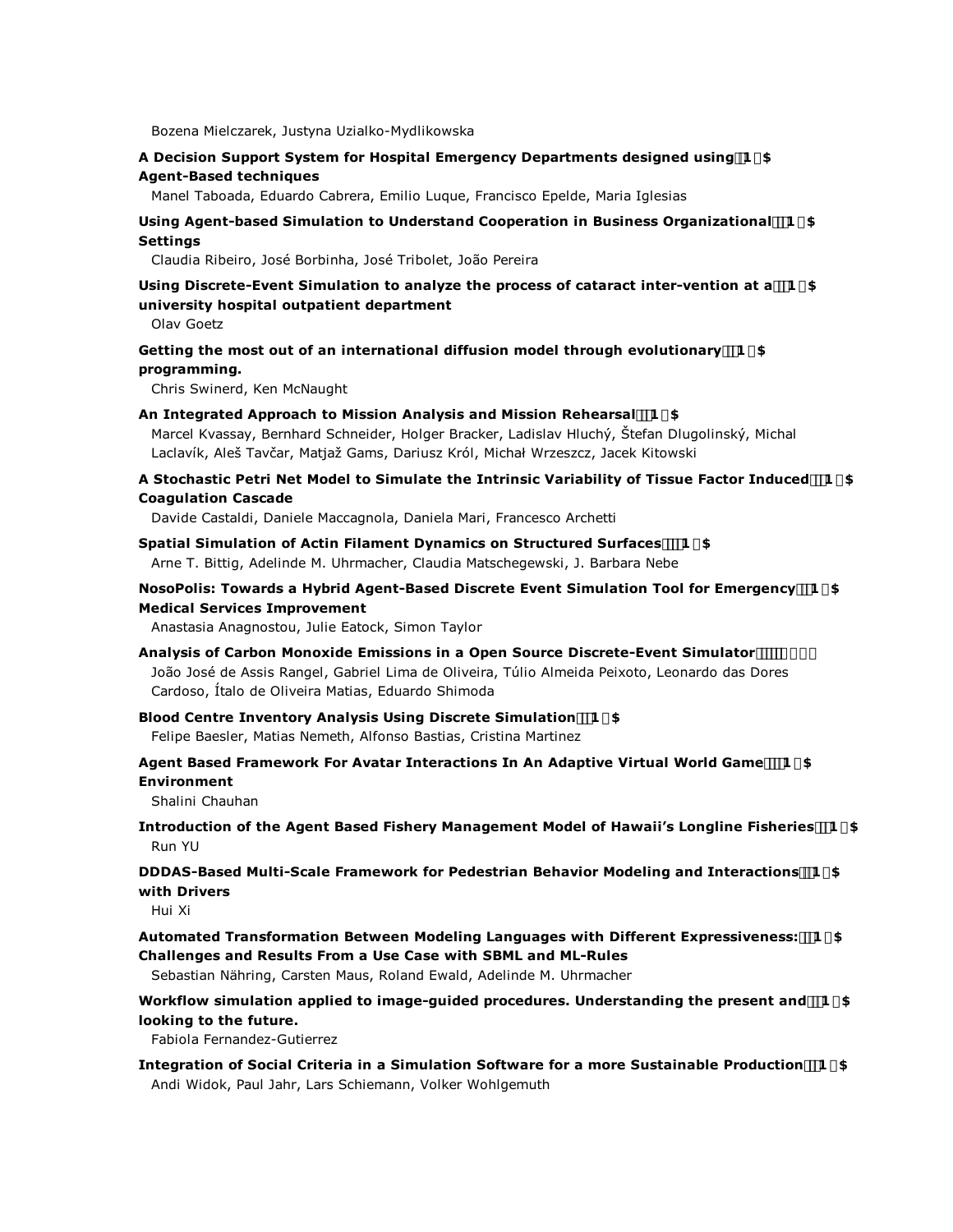| Comparison of SLX and Model-Driven Language Development for Creating Domain-Specific "B#5                                                                              |
|------------------------------------------------------------------------------------------------------------------------------------------------------------------------|
| <b>Simulation Langauges</b><br>Andreas Blunk, Joachim Fischer                                                                                                          |
| MWGrid: Distributed Agent-based Simulation in the Digital Humanities B#5<br>Georgios Theodoropoulos                                                                    |
| Simulating The Impact of Policy Changes in the Icelandic Lumpsucker Fishery "B#5<br>Sigríður Sigurðardóttir, Kristófer Gunnlaugsson                                    |
| Modelling for Sustainable Success in Healthcare "B#5<br>Masoud Fakhimi, Navonil Mustafee, Jane Probert                                                                 |
| <b>Poster Madness: Simulation Methods and Applications</b>                                                                                                             |
| A Comparative Analysis of Decentralized Power Grid Stabilization Strategies **** B#5<br>Arnd Hartmanns                                                                 |
| Database-Driven Distributed 3D Simulation B#5<br>Martin Hoppen                                                                                                         |
| mosaik - Scalable Smart Grid Scenario Specification ""B#5<br>Steffen Schütte                                                                                           |
| Setting up Simulation Experiments with SESSL B#5<br>Roland Ewald, Adelinde M. Uhrmacher                                                                                |
| Efficient Simulation of View Synchrony ""B#5<br>Frej Drejhammar, Seif Haridi                                                                                           |
| Simulation with Data Scarity: Developing a Simulation Model of a Hospital Emergency •• B#5<br><b>Department</b><br>Yong-Hong Kuo, Janny M.Y. Leung                     |
| A Framework to Schedule Surgeries in an Eye Hospital ""B#5<br>Hanna Ewen, Lars Mönch                                                                                   |
| Integrating Object Oriented Petri Nets Into the Active Graph Database of a Real Time "B#5<br><b>Simulation System</b><br>Ralf Waspe, Juergen Rossmann, Michael Schluse |
| Enhancing SDLPS with Co-Simulation <b>Fig. 45</b><br>Pau Fonseca i Casas                                                                                               |
| GUISE - a tool for GUIding Simulation Experiments ""B#5<br>Stefan Leye, Adelinde M. Uhrmacher                                                                          |
| A Framework for Agent-Oriented Parallel Simulation of Discrete Event Systems *** B#5<br>Tao Zhang, Oliver Rose                                                         |
| Developing An Agent-Oriented Parallel Simulator for Production Processes "B#5<br>Tao Zhang, Oliver Rose                                                                |
| Towards a Generalized Subpopulation Support for Stochastic Population Projections "B#5<br>Christina Bohk, Roland Ewald, Roland Rau                                     |
| Estimating Parameters of The Triangular Distribution Using Non-Standard Information "B#5<br>Seratun Jannat, Allen Greenwood                                            |
| An Adaptive Simulator for ML-Rules "B#5<br>Tobias Helms, Stefan Rybacki, Roland Ewald, Adelinde M. Uhrmacher                                                           |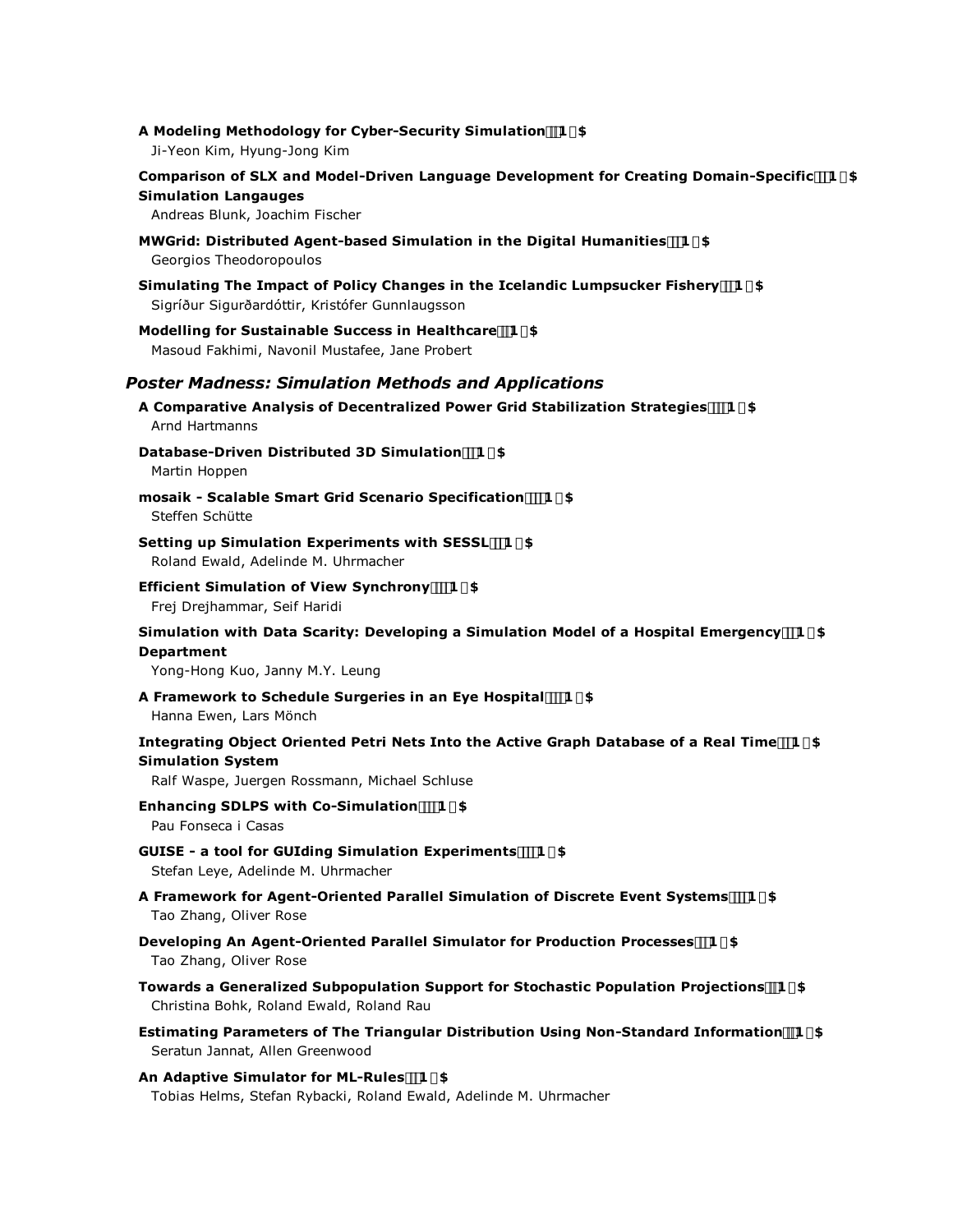#### **Configuring Simulation Algorithms with ParamILS1\$**

Robert Engelke, Roland Ewald

A Characterization Approach to Selecting Verification and Validation Techniques for  $\mathbb{H}$ <sup>8</sup> **Simulation Projects**

Zhongshi Wang

- The Effects of Speedup and Network Delays on Distributed Simulations<sup>11</sup>B#5 Alessandra Pieroni, Giuseppe Iazeolla
- Application of Simulation-based Decision Support Systems to Optimization of Construction<sup>111</sup>B#5 **Corporation Processes**

Konstantin Aksyonov, Eugene Bykov, Wang Kai, Olga Aksyonova

- **Using Simulation in Hospital Layout Planning**<sup>111</sup>B#5 Ines V. Arnolds, Stefan Nickel, Sara Shashaani, Christian Wernz
- **User Interfaces for the Simulation Automation Framework for Experiments 1845** Christopher S. Main, L. Felipe Perrone
- **Streaming data management for the online processing of simulation data**<sup>111</sup>B#5 Johannes Schützel, Jan Himmelspach, Adelinde M. Uhrmacher, Holger Meyer, Andreas Heuer
- **Intelligent System for Scheduling Transportation within Gas Stations Network**<sup>118</sup> **B**#5 Konstantin Aksyonov, Eugene Bykov, Artyom Skvortsov, Olga Aksyonova, Elena Smoliy

# **Project Management**

#### *Agent-Based Methods*

- **Decision Making Support in CMMI Process Areas using Multiparadigm Simulation Modeling** Daniel Crespo, Mercedes Ruiz
- **Agent-Based Simulation of Software Development Process: A Case Study at AVL** Bhakti Onggo, Bojan Spasic
- **BPMN Pattern for Agent-Based Simulation Model Representation** Bhakti Onggo

#### *Case Studies in Project Management*

**Pitfalls in Managing a Simulation Project**

Edward Williams, Onur Ülgen

**Scheduling with Preemption for Incident Management: When Interrupting Tasks is not Such a Bad Idea**

Marcos Dias de Assuncao, Victor Cavalcante, Maira Athanazio de Cerqueira Gatti, Marco Netto, Claudio Pinhanez, Cleidson Souza

**Towards the Smart Construction Site: Improving Productivity and Safety of Construction Projects Using Multi-Agent Systems, Real-Time Simulation and Automated Machine Control** Amin Hammad, Faridaddin Vahdatikhaki, Cheng Zhang, Mohammed Mawlana, Ahmad Doriani

#### *Conceptual Modeling 1*

**Using a Soft Systems Methodology framework to guide the entire Conceptual Modelling Process in Discrete Event Simulation**

José Arnaldo B. Montevechi, J. Daniel Friend

**Facilitated Conceptual Modelling: Practical Issues and Reflections** Antuela A. Tako, Kathy Kotiadis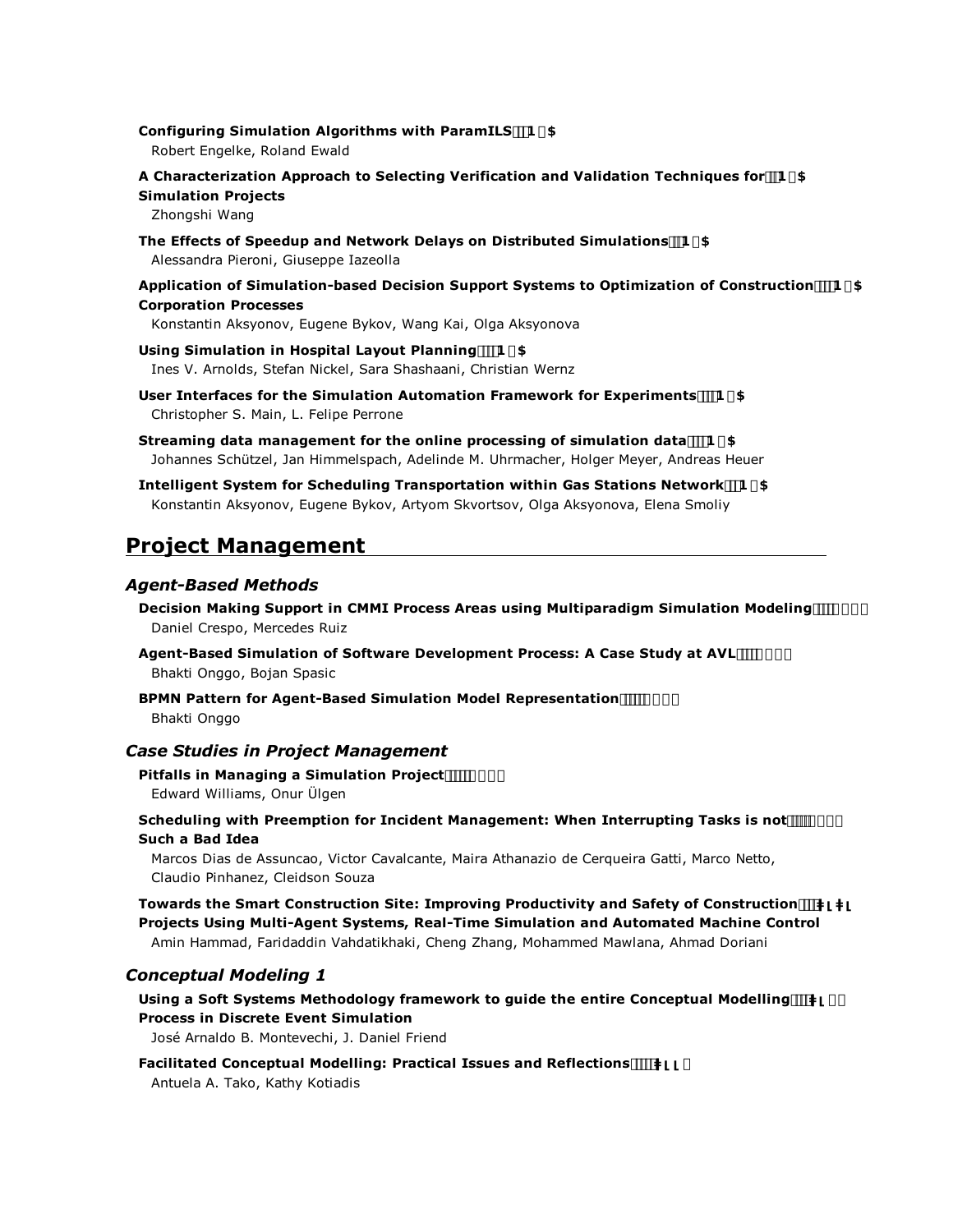## *Conceptual Modeling 2*

**An Integrated Conceptual Modeling Framework for Simulation – Linking Simulation Modeling to the Systems Engineering Process**

Durk-Jouke van der Zee

**Lessons Learned From A Conceptual Modeling Exercise**

Margaret L. Loper, Louis G. Birta, Gilbert Arbez

# **Simulation Methods and Tools**

## *Advances in Simulation Architectures*

**Automatic Generation of Object-Oriented Code From Devs Graphical Specifications** Maamar Hamri, Gregory Zacharewicz

**Calibration of car-following models with single- and multi-step approaches** Ronald Nippold, Peter Wagner

**Database-Driven Distributed 3D Simulation1\$** Martin Hoppen, Michael Schluse, Juergen Rossmann, Bjoern Weitzig

## *Agent-based Techniques and Tools*

**Introducing the Simulation Plugin Interface and the EAS Framework with Comparison to two State-of-the-Art Agent Simulation Frameworks**

Lukas Koenig, Daniel Pathmaperuma, Felix Vogel, Hartmut Schmeck

- **Evaluation of Paradigms for Modeling Supply Chains as Complex Socio-Technical Systems** Behzad Behdani
- **Formal Specification Supporting Incremental and Flexible Agent-Based Modeling** Jang Won Bae, GeunHo Lee, Il-Chul Moon

## *Challenges in Networks*

- **Supply Chain Dynamics in the Scor Model A Simulation Modeling Approach** Fredrik Persson, Christian Bartoll, Adis Ganovic, My Lidberg, Matthias Nilsson, Johan Wibaeus, Fredrik Winge
- **A Contact-Network-based Simulation Model for Evaluating Interventions under "what-if" Scenarios in Influenza Epidemic**

Tianyou Zhang, Xiuju Fu, Michael Lees, Chee Keong Kwoh, Kee Khoon Lee

**Activity Based Scheduling Simulator for Product Transport Using Pipeline Networks** Danilo Shibata, Daniel Alfenas, Marcos Barretto, Fernando Marcellino, Ricardo Guiraldelli

## *Data Collection and Visual Analytics*

**Toward a language for the flexible observation of simulations** Tobias Helms, Jan Himmelspach, Carsten Maus, Oliver Röwer, Johannes Schützel, Adelinde Uhrmacher

**Interactive Visual Exploration of Simulator Accuracy: A Case Study for Stochastic Simulation Algorithms**

Martin Luboschik, Stefan Rybacki, Roland Ewald, Benjamin Schwarze, Heidrun Schumann, Adelinde Uhrmacher

**Toward the Role of Interaction in Visual Analytics**

Andreas Kerren, Falk Schreiber

## *Simulation and Optimization*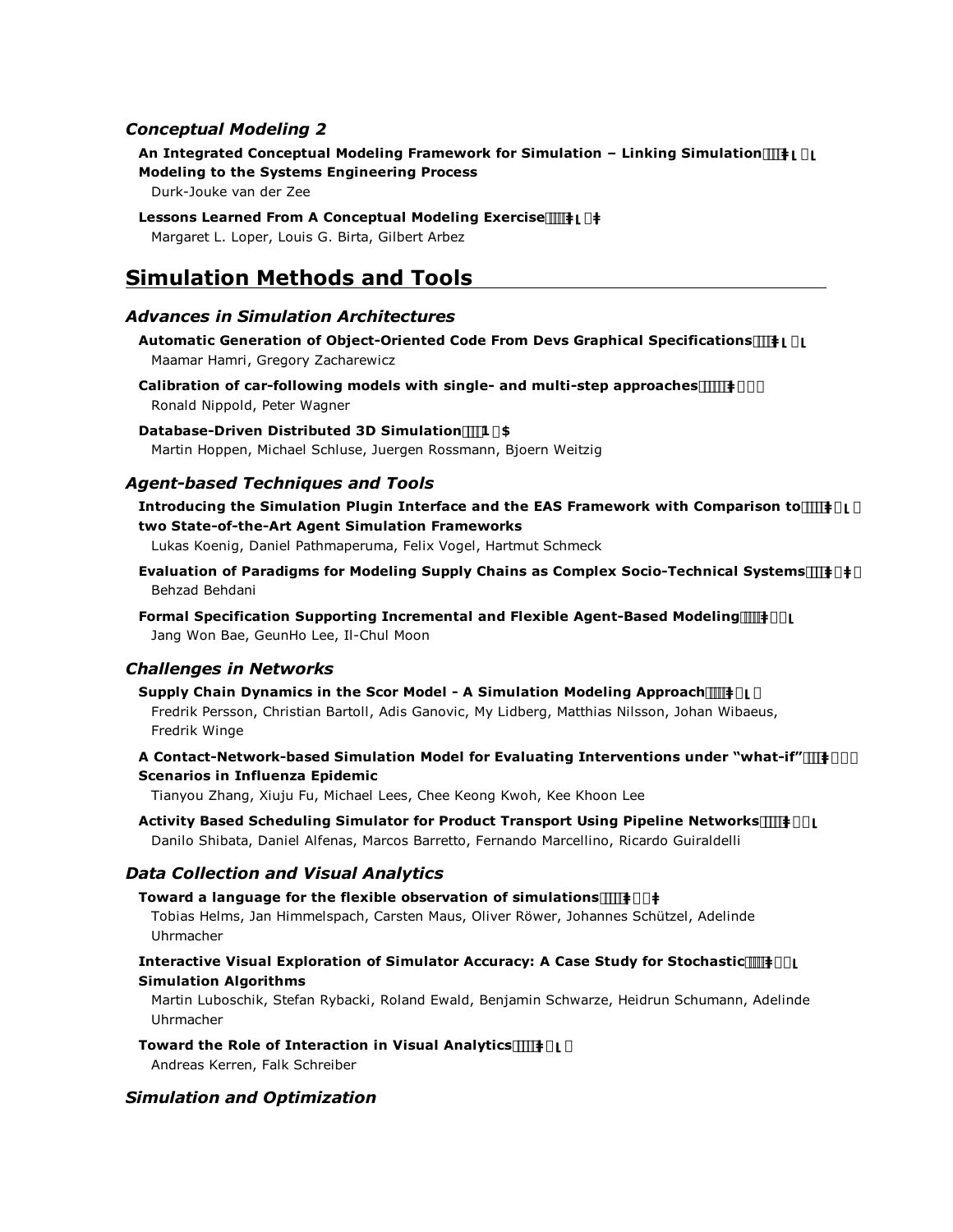#### **An Integrated Simulation Model and Evolutionary Algorithm for Train Timetabling Problem With Considering Train Stops for Praying**

Erfan Hasannayebi, Soheil Mardani, Arman Sajedinejad, S. Ahmad Reza Mir Mohammadi K.

## **Combining Metamodel Techniques and Bayesian Selection Procedures to Derive Computationally Efficient Simulation-Based Optimization Algorithms**

Carolina Osorio, Hoda Bidkhori

**An efficient simulation-based optimization algorithm for large-scale problems** Carolina Osorio, Linsen Chong

#### *Traffic Modeling for Computer Network Simulation I*

- **Traffic Modeling with a Combination of Phase-Type Distributions and ARMA Processes** Jan Kriege, Peter Buchholz
- **A two-phase MAP fitting method with APH interarrival time distribution** Andras Meszaros, Miklos Telek
- **An Efficient MCMC Algorithm for Continuous Phase-Type Distributions** Ryo Watanabe, Hiroyuki Okamura, Tadashi Dohi

## *Traffic Modeling for Computer Network Simulation II*

**Arrival and Delay Curve Estimation for SLA Calculus** Sebastian Vastag

- **Teletraffic Modeling of Peer-to-Peer Traffic** Philipp Eitttenberger, Udo Krieger, Natalia Markovich
- **PH-Distributed Fault-Models for Mobile Comunication** Katinka Wolter, Philipp Reinecke, Tilman Krauss, Daniel Happ, Florian Eitel

## **Vendors**

## *Vendors Presentation I*

**Extendsim: A History of Innovation 18#5** David Krahl

#### *Vendors Presentation III*

#### **Introduction To SIMIO**<sup>11</sup>B#5

C. Dennis Pegden, David Sturrock

**About the Pedestrian Dynamics Crowd Simulation Frameworks1\$** Jeroen Bijsterbosch, Wouter van Toll, Holger Pitsch

#### *Vendors Presentation IX*

Introduction to Emulate3D - Emulation, Simulation, and Demonstration<sup>11</sup>B#5 Ian W. McGregor

#### *Vendors Presentation VII*

**AUTOMOD™ – Providing Simulation Solutions for Over 30 Years1\$** Daniel Muller

#### *Vendors Presentation X*

**About the Pedestrian Dynamics Crowd Simulation Frameworks1\$** Jeroen Bijsterbosch, Wouter van Toll, Holger Pitsch